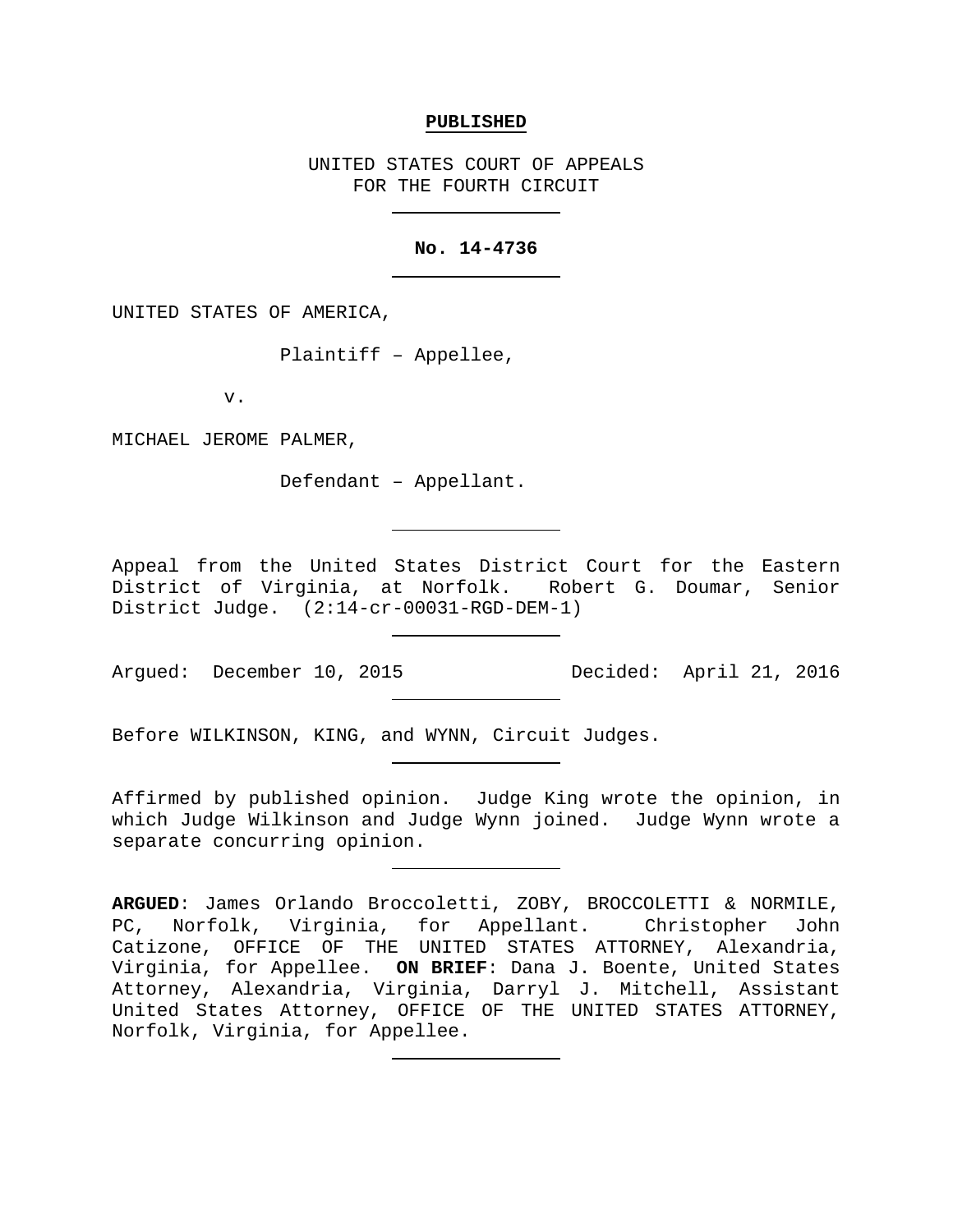KING, Circuit Judge:

Michael Jerome Palmer appeals the district court's denial of his motion to suppress drug and firearm evidence seized by police officers during a traffic stop in Chesapeake, Virginia. The court conducted an evidentiary hearing and, in early May 2014, rendered its ruling in favor of the government. As explained below, we are satisfied that the officers did not contravene the Fourth Amendment and thus affirm.

I.

### A.

In April 2014, the federal grand jury in Norfolk, Virginia, indicted Palmer on two offenses: possession with intent to distribute crack cocaine, in contravention of 21 U.S.C. § 841(a)(1); and being a felon in possession of a firearm, in violation of 18 U.S.C.  $\S$  922(g)(1). Palmer moved to suppress the drug and firearm evidence underlying the charges, which Chesapeake officers had seized during the October 2013 traffic stop of a vehicle driven by Palmer. In May 2014, the district court denied Palmer's suppression motion. See United States v. Palmer, No. 2:14-cr-00031 (E.D. Va. May 5, 2014), ECF No. 35 (the "Opinion"). In June 2014, Palmer pleaded guilty to both offenses in the indictment, but reserved the right to appeal the suppression ruling. In September 2014, the court sentenced him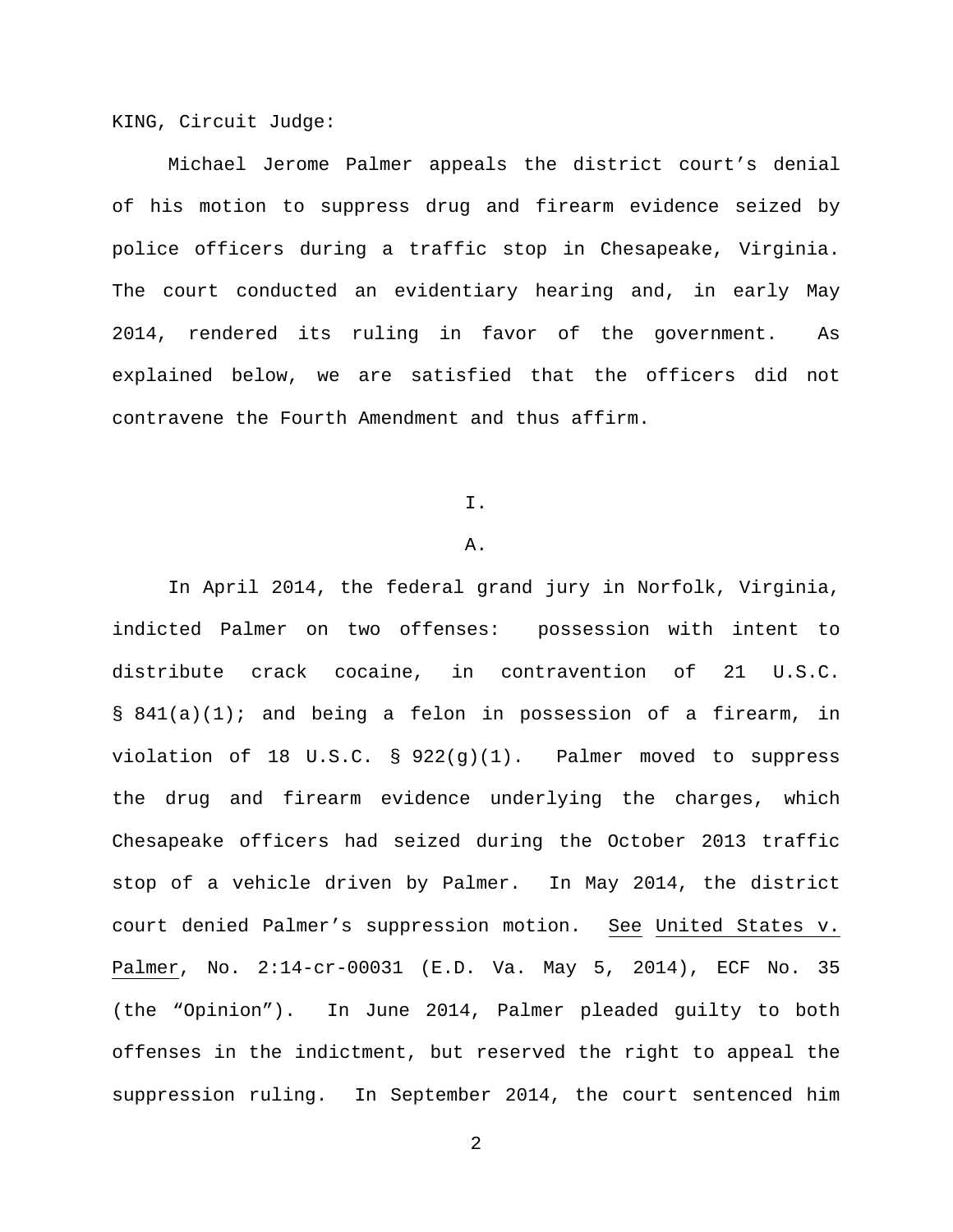to sixty-one months in prison. Palmer timely noted this appeal, and we possess jurisdiction pursuant to 28 U.S.C. § 1291.

B.

#### 1.

Because the district court denied Palmer's motion to suppress, we recount the facts in the light most favorable to the government. See United States v. Watson, 703 F.3d 684, 689 (4th Cir. 2013). On October 15, 2013, Officer Ring of the Chesapeake police was patrolling that city's Ipswich neighborhood. During his patrol, Ring stopped Palmer, who was driving a silver Nissan Altima, on Paramont Avenue. When Ring exited his patrol car and greeted Palmer through the driver-side window of the Nissan, he smelled an overwhelming odor of air freshener. He saw at least five air fresheners inside the car, some hanging in the passenger compartment and others plugged into the air-conditioning vents. Ring advised Palmer that he had been stopped because the Nissan's windows were too darkly tinted, in violation of state law, and also because the inspection sticker on the vehicle's front windshield appeared fraudulent. Ring then obtained Palmer's driver's license and the vehicle's registration card, and returned to his patrol car to make a database check.

From the driver's license and registration Officer Ring learned that Palmer listed a P.O. box as his address and that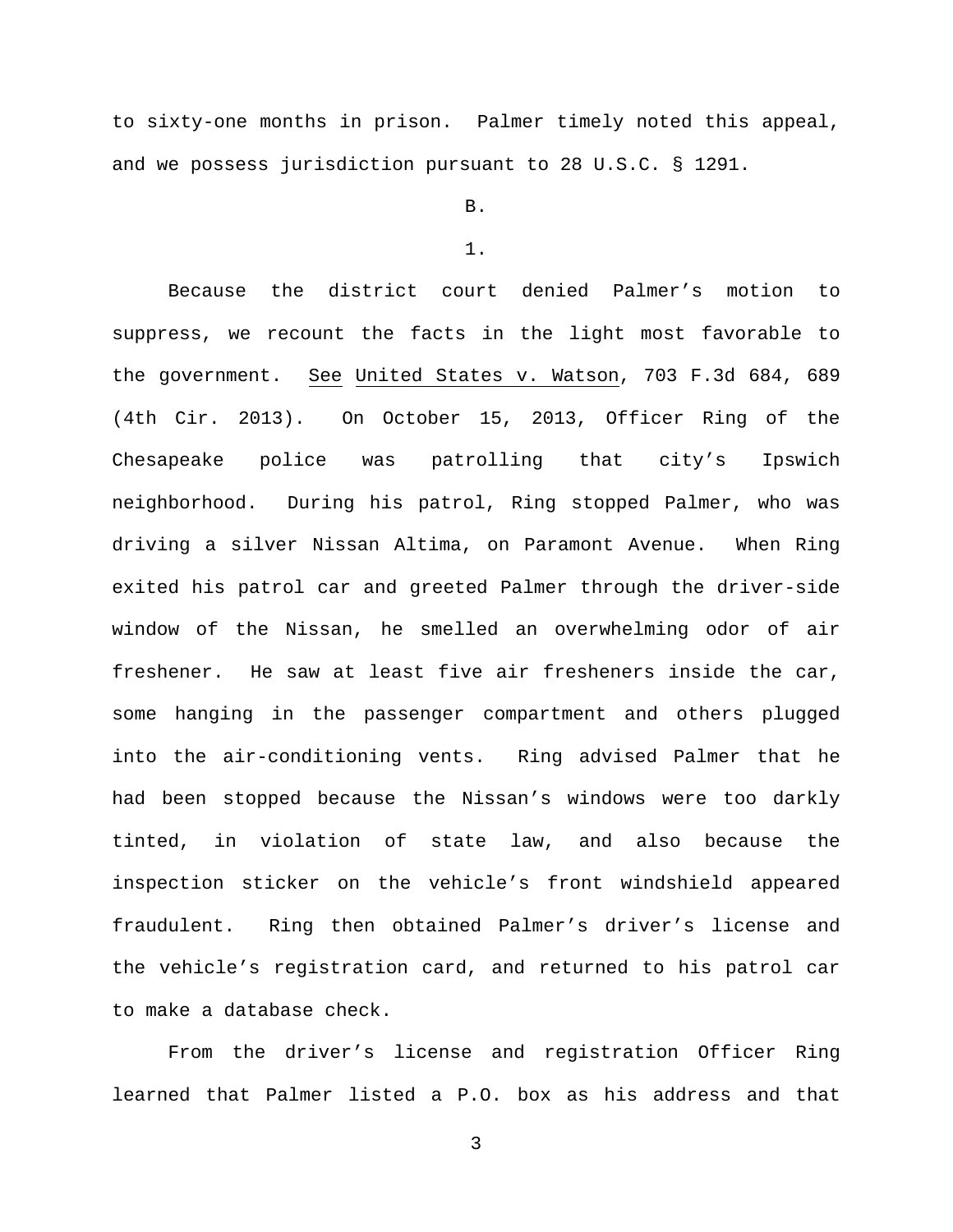the Nissan was registered to a woman who was not present. Within minutes of beginning the database check, Ring also learned that Palmer was a suspected member of a gang called the Bounty Hunter Bloods, according to a "caution" notice issued by the nearby Norfolk Police Department. See Opinion 2. Ring advised his colleague, Officer Blount — who was also on the scene — of Palmer's purported gang affiliation, and asked Blount about the availability of a drug dog.

Officer Ring also sought information on Palmer from another database called LInX. Ring could not initially log into the LInX system because his former partner had changed the password. He eventually accessed LInX, however — about seven minutes into the traffic stop — by utilizing Officer Blount's login credentials. As Ring was logging into LInX and searching its database, he called about a drug dog. Ring relayed by radio the information that he had gathered: Palmer was nervous; there was an overwhelming odor of air freshener from the Nissan; there were at least five air fresheners in the car; Palmer's driver's license address was a P.O. box, as opposed to a street address; the Nissan was registered to someone other than the driver; and Palmer was a suspected member of the Bounty Hunter Bloods.

About eleven minutes into the traffic stop, Officer Ring identified Palmer in LInX. Ring learned that Palmer had a criminal record that included four arrests on drug charges plus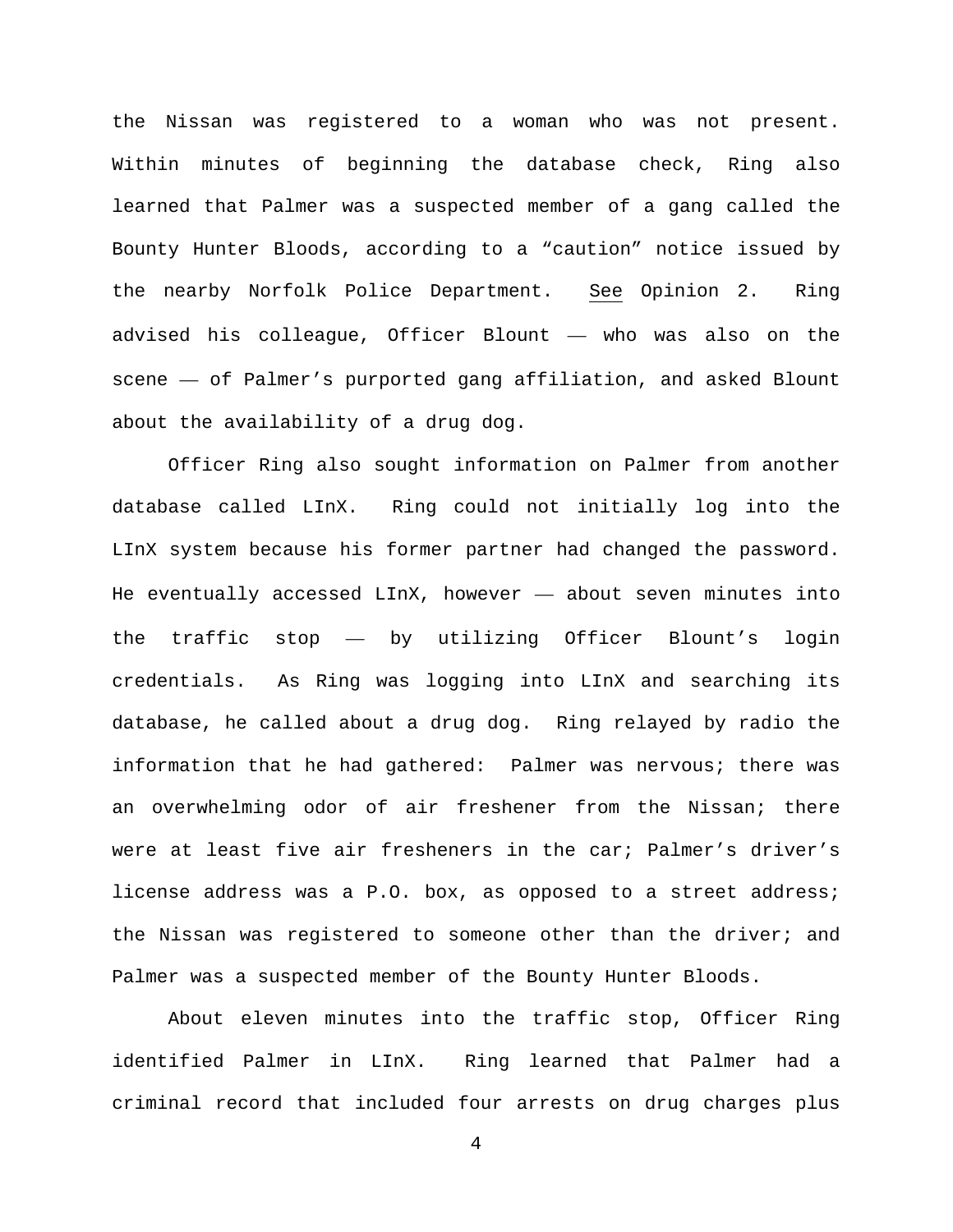an arrest for illegal possession of a firearm by a convicted felon. As a result, Ring radioed again about a drug dog, but was unable to confirm its availability. After completing his LInX search, Ring returned to the Nissan from his patrol car. Because he suspected the inspection sticker was fraudulent, Ring decided to verify the sticker's authenticity by looking at the back of it, which would enable him to determine whether it was legitimate. After asking Palmer to exit the Nissan, Ring leaned through the open driver-side door and examined the back of the inspection sticker. While reading the sticker — which he concluded was legitimate — Ring smelled marijuana.

Officer Ring immediately advised Palmer that he had grounds to search the Nissan. Because Ring wanted to be "110% sure" that the Nissan contained drugs before searching the vehicle, however, he again checked on the drug dog's availability. See Opinion 3. At that point — approximately seventeen minutes after the traffic stop had been initiated — Ring called Officer Duncan, who had a drug dog. About ten minutes later, Duncan arrived with the drug dog Boomer. Duncan walked Boomer around the Nissan, and the dog alerted twice.

Officers Ring and Duncan thereafter entered and searched the Nissan. They discovered a clear plastic bag containing crack cocaine in the center front console and a 40-caliber Smith & Wesson pistol wedged between the driver's seat and the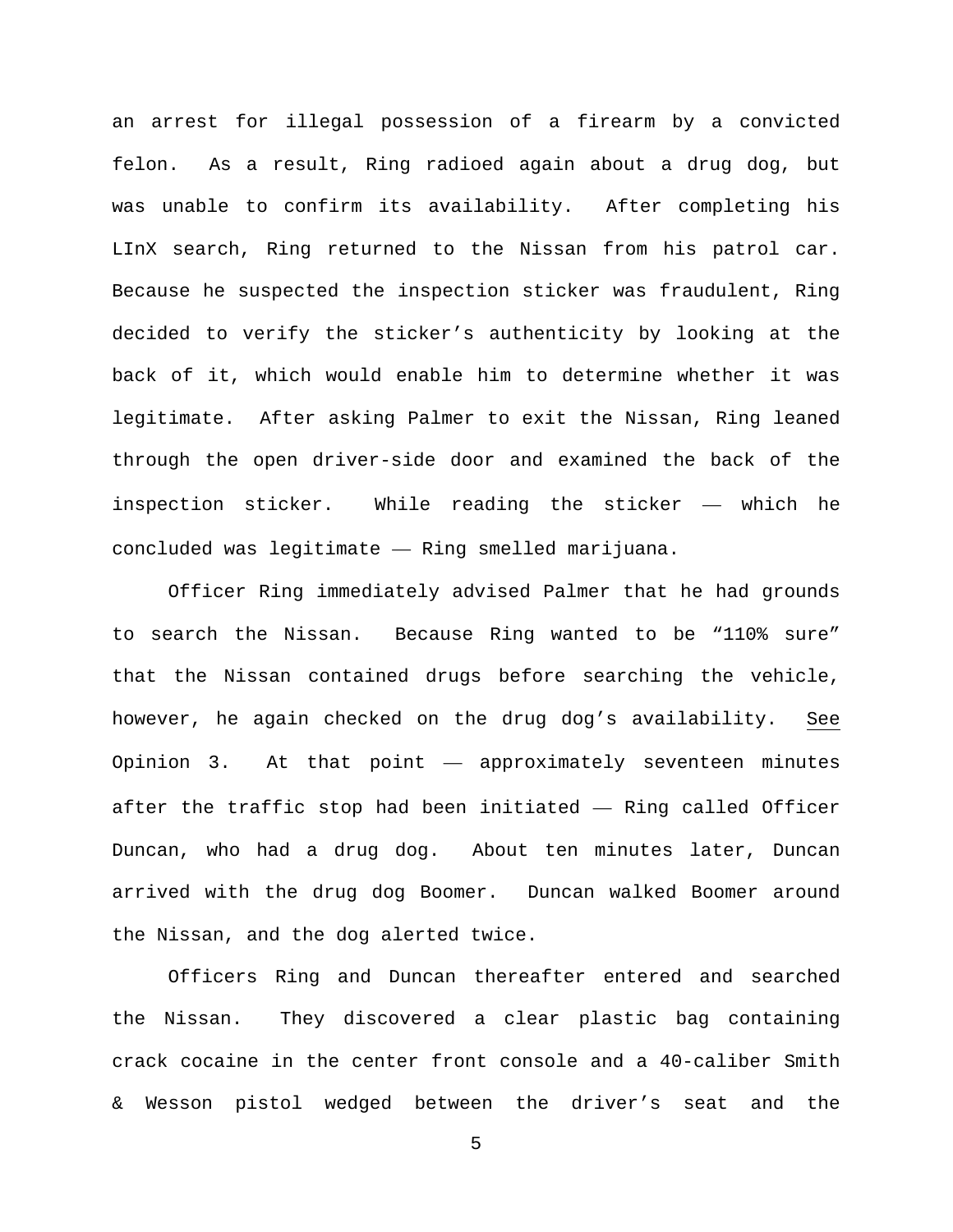console. As a result, Palmer was arrested. After the search and arrest, Ring measured the Nissan's window tint. Those measurements confirmed Ring's initial suspicion that the Nissan's windows were illegally tinted.[1](#page-5-0)

2.

On April 29, 2014, the district court conducted an evidentiary hearing on Palmer's suppression motion. During the hearing, Officer Ring — the prosecution's only witness recounted his actions and observations during the traffic stop.

Officer Ring explained that, before the traffic stop, he knew of numerous citizen complaints to the authorities about the sale and use of illegal drugs in the Ipswich area. He also described his familiarity with Virginia's legal limits on window tinting and said that he "could barely see into the vehicle" that Palmer was driving. See J.A.  $71-74.2$  Aside from the window tint, Ring suspected that the Nissan's inspection sticker was illegal, based on his experience and having stopped numerous vehicles with fraudulent stickers. Ring explained that he could

<span id="page-5-0"></span><sup>&</sup>lt;sup>1</sup> Officer Ring found that the side-front and side-rear windows of the Nissan violated Virginia law by allowing light transmittance of only 40% and 25%, respectively. Virginia requires side-front windows to permit light transmittance of at least 50%, and side-rear windows to permit light transmittance of at least 35%. See Va. Code Ann. § 46.2-1052(C).

<span id="page-5-1"></span><sup>&</sup>lt;sup>2</sup> Citations herein to "J.A.  $\_\text{''}$  refer to the contents of the Joint Appendix filed by the parties in this appeal.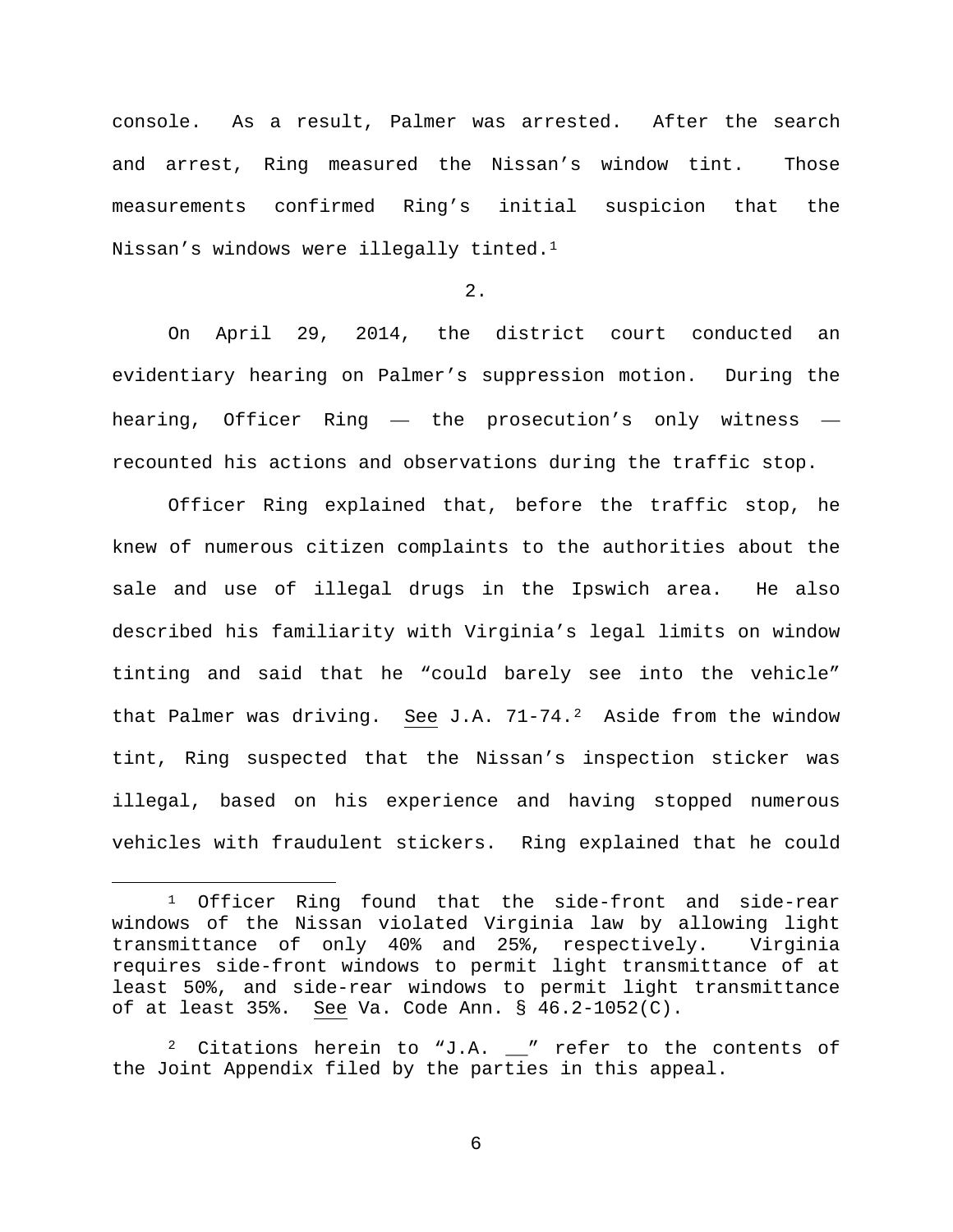not see the perforated portion that should be observable on a legitimate sticker. The back of a legitimate inspection sticker, he said, shows the perforated portion and contains information identifying the vehicle.

Although it is understandable for any person to be nervous when interacting with the police, Officer Ring said that Palmer "appeared to be more nervous than normal" during the traffic stop. See J.A. 79. Specifically, Ring observed that Palmer was "being overly cooperative but still very nervous in his demeanor." Id. Regarding Palmer's liberal use of air fresheners, Ring explained that drug traffickers often use "heavy air freshening" to mask the "pungent odor" of marijuana. See id. at 80. Ring also explained that drug traffickers often operate vehicles registered to others. That is so because, when the police apprehend a drug trafficker, they tend not to seize the vehicle if it is registered to someone not present. Similarly, when Ring was asked — in light of the thousand-plus drug investigations in which he had participated — whether a P.O. box on a driver's license can be indicative of involvement in drug trafficking, he responded affirmatively.

Officer Ring also emphasized that he developed a concern for officer safety after learning of Palmer's suspected gang affiliation and prior criminal record. Ring stated that "[c]riminal street gangs are known for violence" and that his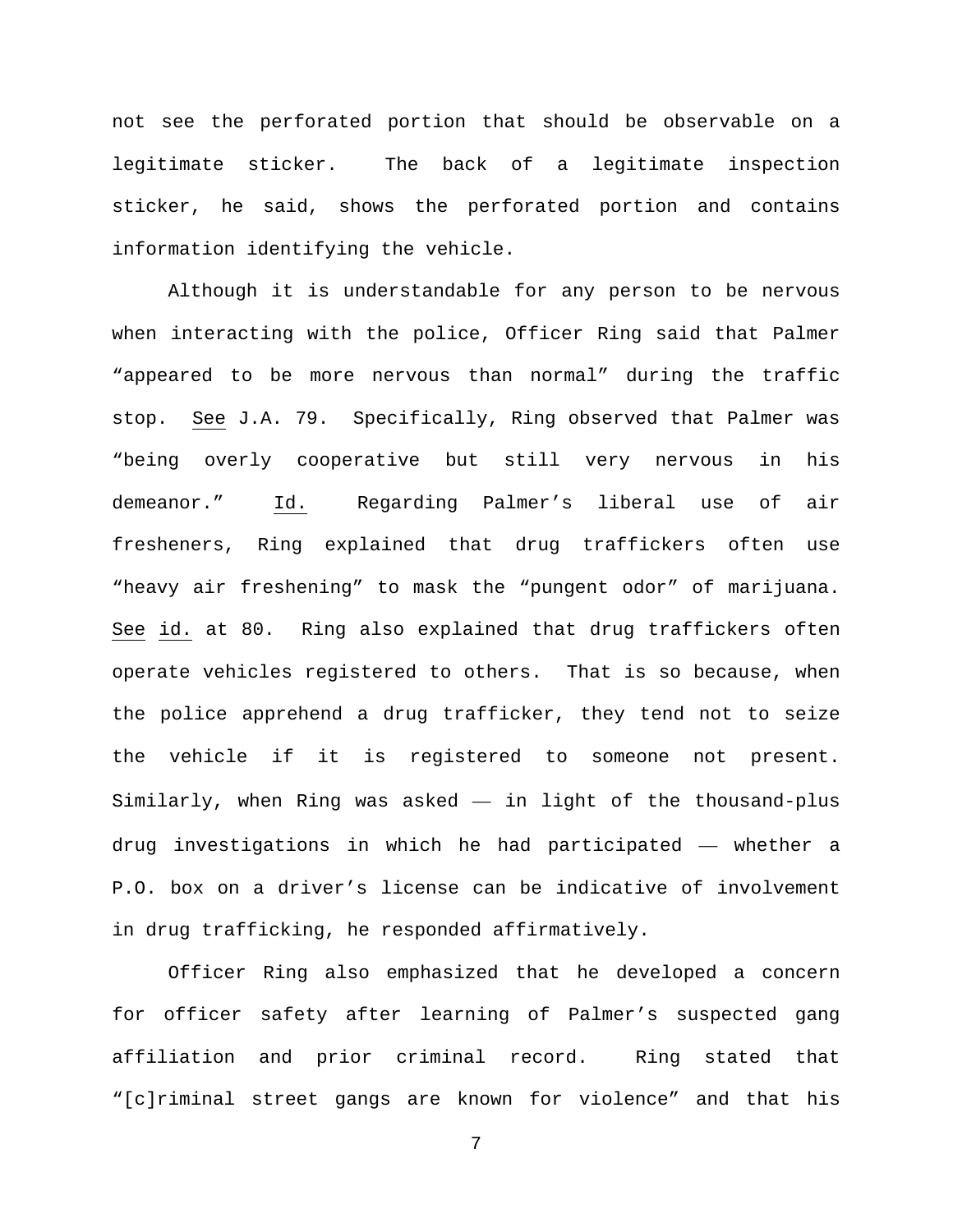department had received "intelligence reports of threats against law enforcement specifically from the Blood gang." See J.A. 86. Ring explained that Palmer's history of multiple drug arrests, as well as his arrest for possessing a firearm as a convicted felon, caused Ring to believe Palmer "would potentially still have a firearm on him." Id.

According to Officer Ring, Palmer was initially hesitant to get out of the Nissan, and Palmer had thereafter lingered near the vehicle's front door until Ring requested that he move to the car's rear. Shortly thereafter, while Ring was inside the passenger compartment checking the inspection sticker, he "smell[ed] the marijuana very faintly" before his "sense of smell [was] overwhelmed with the air freshener." See J.A. 90. Ring confirmed that Officer Blount smelled marijuana as well.

Officer Ring made at least two other observations that strengthened his suspicion of criminal activity. First, Palmer "had two cell phones on his hip." See J.A. 93. According to Ring, "[i]t's common for people who distribute narcotics to have more than one cell phone in their possession." Id. He said that those involved in drug trafficking often rely on one phone to store contacts and pictures while utilizing the other phone to arrange drug deals. Second, Ring believed that Palmer was seeking to divert suspicion from himself as they waited for Officer Duncan and the drug dog. Palmer "kept telling us that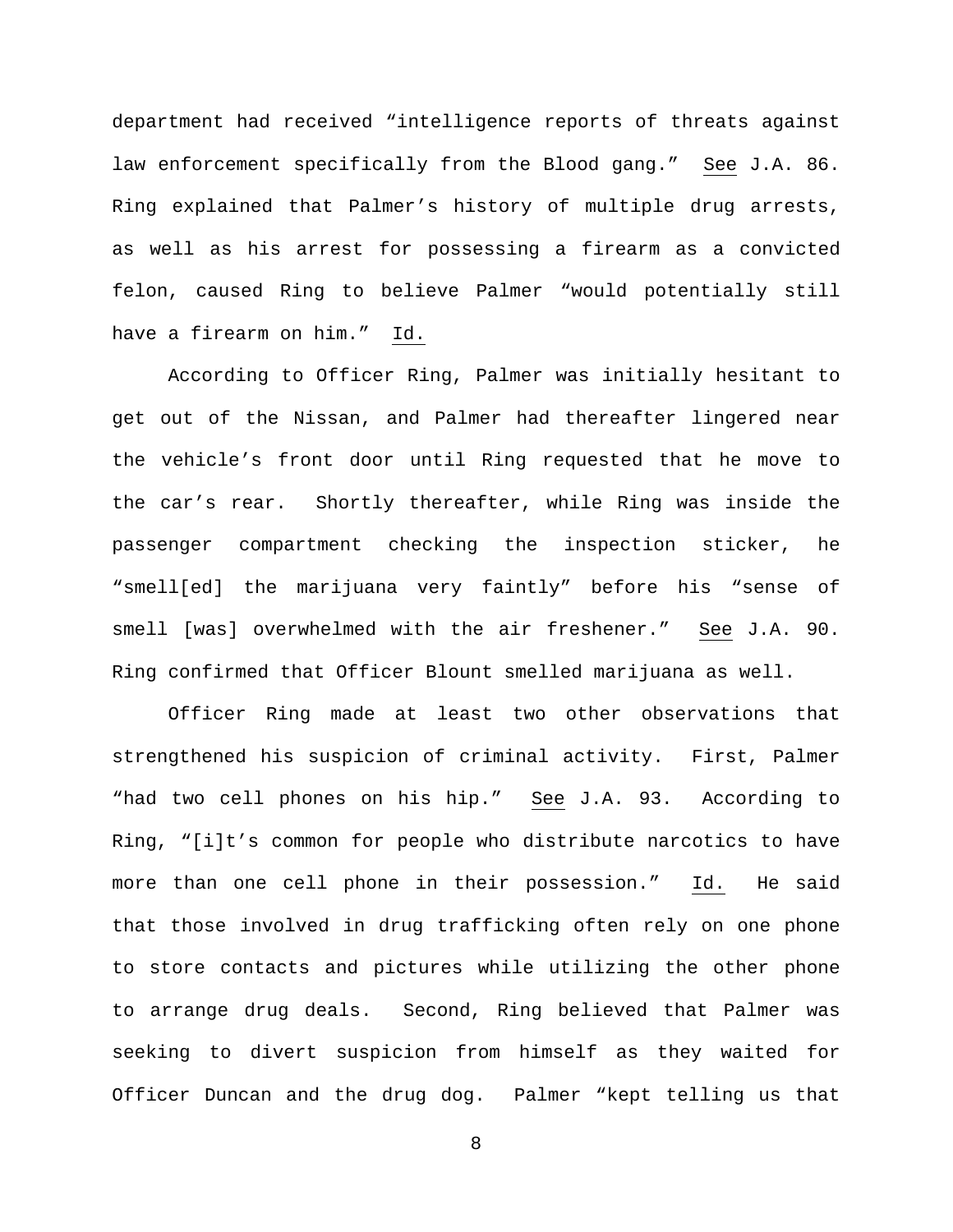he helps the police and that he ha[d] a contact [in] the police department." See id. at 95.

As the hearing ended, the district court remarked that Officer Ring had "presented to this Court a very, very careful appearance, one of a person who is very seriously trying to abide by what the requirements of the law are." See J.A. 210. Although it was inclined to believe that Ring had acted lawfully, the court took the suppression motion under advisement.

C.

On May 5, 2014, within a week of the evidentiary hearing, the district court filed its Opinion denying the suppression motion.[3](#page-8-0) The Opinion concluded that Officer Ring had properly stopped the Nissan, based on suspicions of a window tint violation and a fraudulent inspection sticker. The Opinion explained that Ring also possessed the reasonable, articulable suspicion of criminal activity necessary to extend the traffic stop, identifying eight supporting factors in that regard:

<span id="page-8-0"></span><sup>&</sup>lt;sup>3</sup> Officer Ring made a video recording of the traffic stop from a camera he was wearing on his uniform. After viewing the video during the evidentiary hearing as Ring testified, the district court observed that Ring presented "a very truthful appearance." See J.A. 206. The court later reviewed the video "at a slow pace in chambers, stopping to analyze the footage from time to time to be doubly sure of its interpretation." See Opinion 1.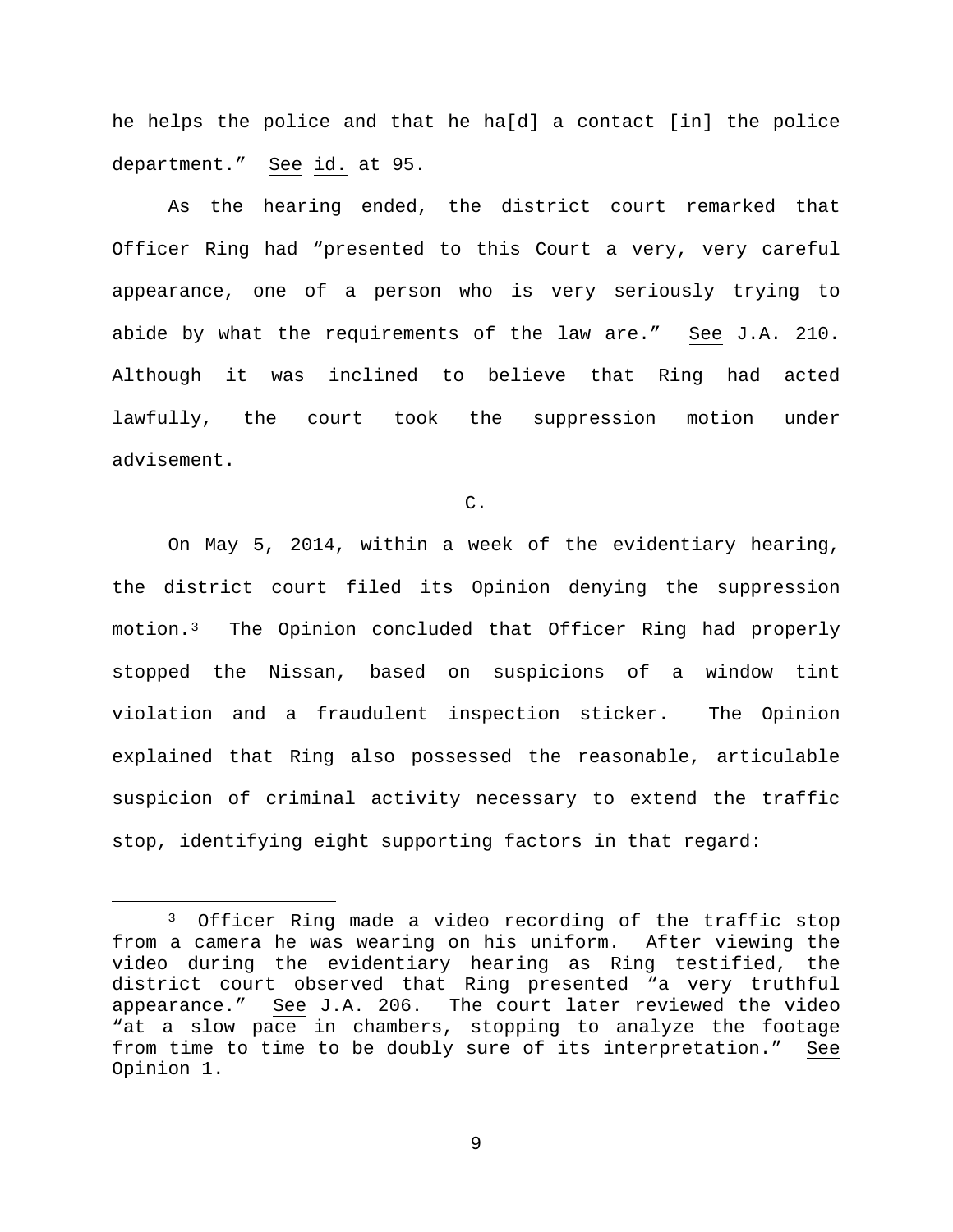- Palmer was in a high crime area where citizens were complaining about drug dealing;
- Ring believed that the Nissan's windows were illegally tinted;
- Palmer was nervous;
- The Nissan emitted an "overwhelming" scent of air freshener from the multiple air fresheners;
- Palmer was a suspected member of a violent gang called the Bounty Hunter Bloods;  $4^4$  $4^4$
- Palmer's driver's license listed a P.O. box address, rather than a residence;
- Palmer was driving a vehicle registered in another person's name; and
- Palmer had "a criminal record that included four previous arrests for narcotics charges as well as a charge of possession of a firearm by a convicted felon."

See Opinion 9. The Opinion explained that those factors, "when taken together, [gave] rise to reasonable suspicion because they eliminate[d] a substantial portion of innocent travelers and indicate[d] that criminal activity [was] afoot." Id. That is, Ring possessed the "reasonable suspicion necessary to extend the stop beyond its original scope and duration as soon as he completed the computer checks." Id.

<span id="page-9-0"></span> <sup>4</sup> The district court observed that it was "very familiar with the Bloods and their propensity for violence," based on "its prior cases involving members of th[at] gang." See Opinion 9 n.3.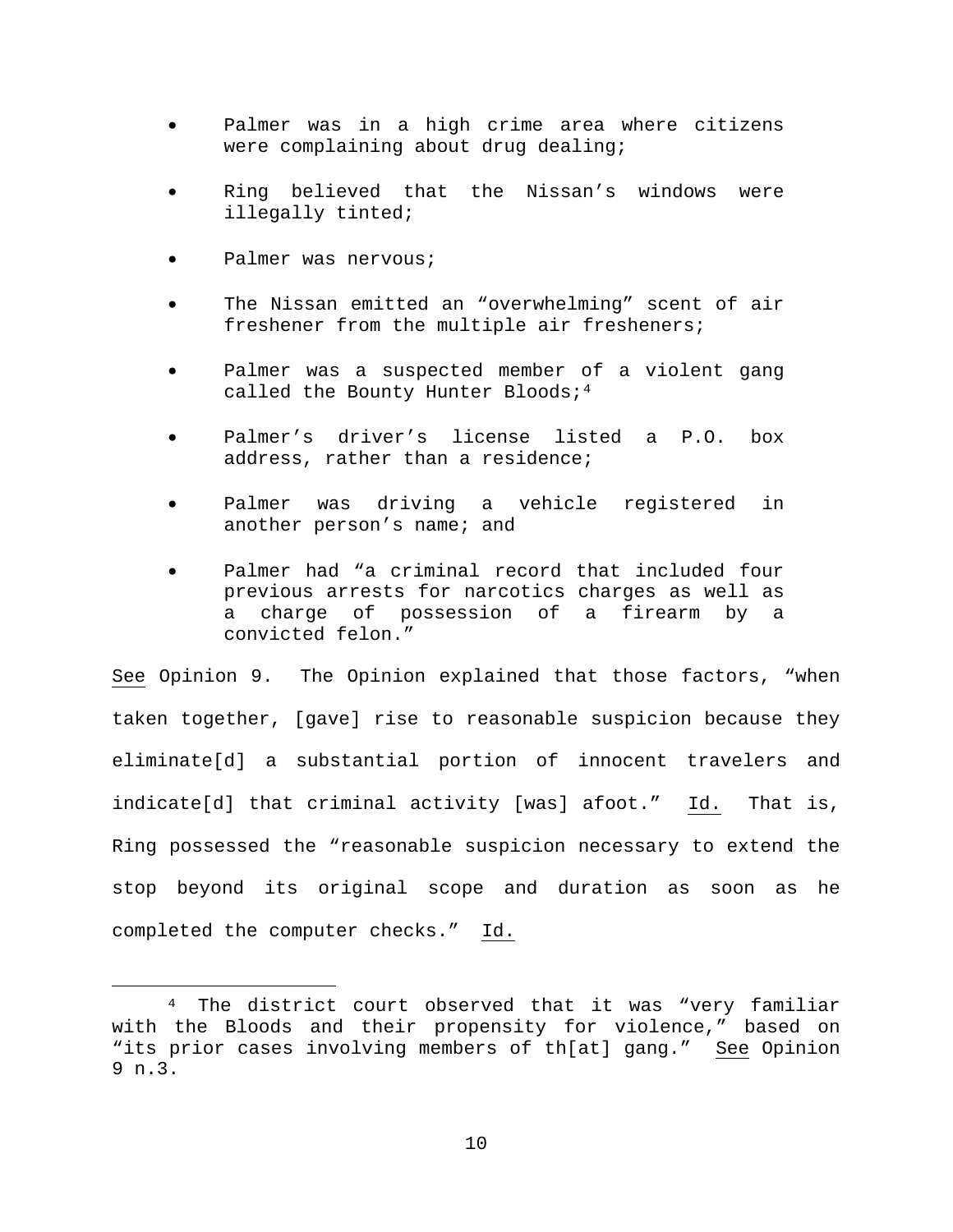The Opinion also explained that Officer Ring had probable cause to search the vehicle when he first smelled marijuana and also after the drug dog alerted. Without specifying whether Ring's entry to check the inspection sticker constituted a search of the Nissan, the Opinion concluded that Ring had "reasonable suspicion . . . to investigate the inspection sticker's authenticity," and that he had dispelled that suspicion by "the least intrusive means in a short period of time." See Opinion 12-13. Ring's detection of a marijuana odor while in the car, in turn, supplied ample cause for a search of the Nissan. According to the Opinion, the officers were also entitled to delay searching the vehicle and wait for a drug dog.<sup>[5](#page-10-0)</sup>

In sum, the Opinion ruled that Officer Ring had made a legitimate traffic stop, that he had sound reasons for extending the stop, and that his subsequent actions did not violate the Fourth Amendment. Palmer's motion to suppress the evidence was therefore denied. The constitutionality of Ring's search-andseizure activities is the sole question preserved by Palmer's conditional guilty plea.

<span id="page-10-0"></span> <sup>5</sup> The Opinion reasoned in the alternative that, even if Officer Ring's entry into the vehicle to examine the inspection sticker was somehow improper, the drug and firearm evidence could not be suppressed. That was so because "Ring's actions demonstrate conclusively that he would have brought the [drug dog] to the [traffic] stop to perform the [dog sniff] test irrespective of his entrance into the vehicle." See Opinion 17.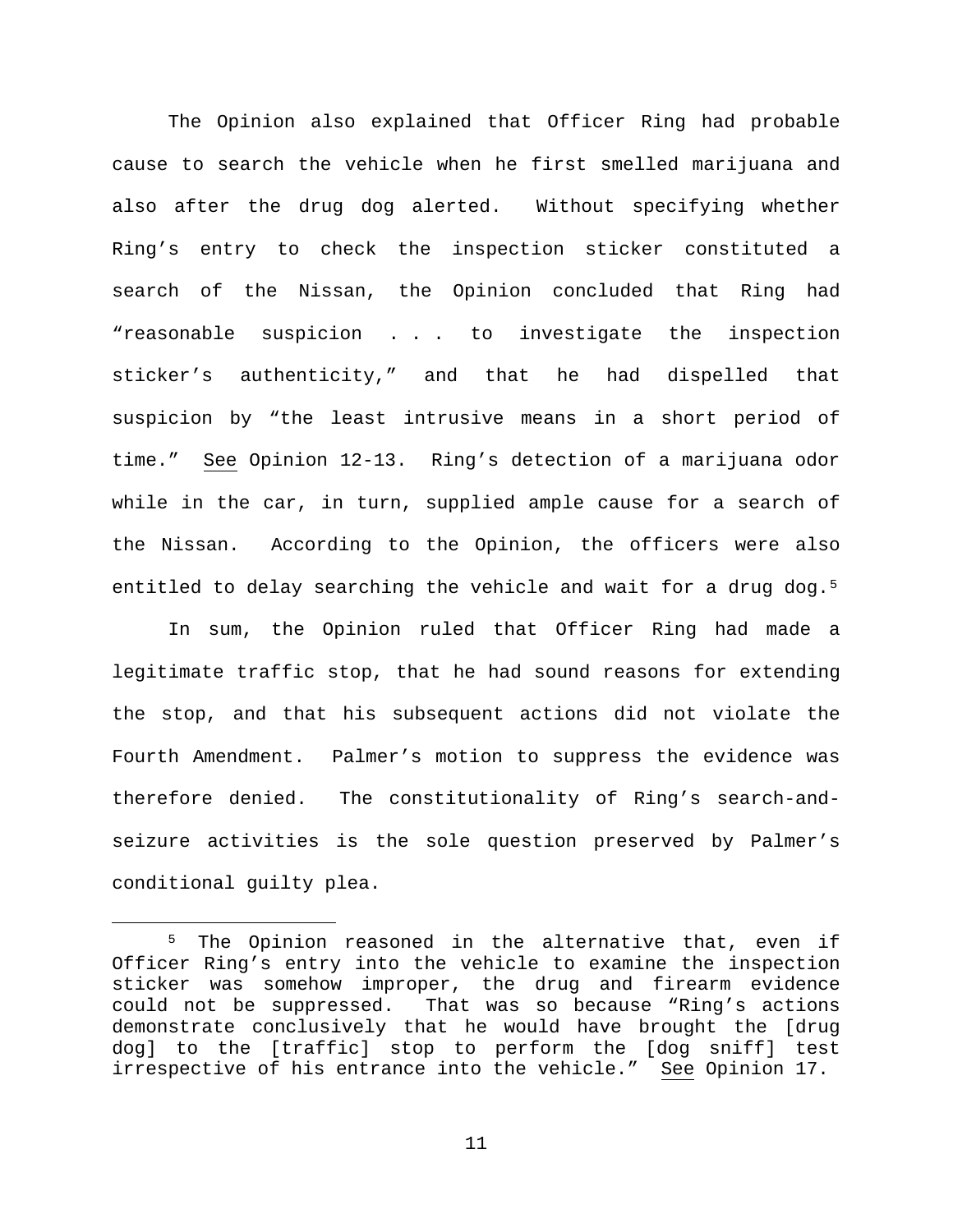We review de novo a district court's rulings with respect to reasonable suspicion and probable cause. See Ornelas v. United States, 517 U.S. 690, 699 (1996). Absent clear error, we will not disturb factual findings made by a district court after an evidentiary hearing on suppression issues. See United States v. Dire, 680 F.3d 446, 473 (4th Cir. 2012). When a district court has denied a suppression motion, we view the evidence in the light most favorable to the government. See United States v. Watson, 703 F.3d 684, 689 (4th Cir. 2013).

#### III.

On appeal, Palmer contends that Officer Ring did not have any objectively reasonable basis for initiating the traffic stop of the Nissan, and that Ring unreasonably expanded the scope of the stop shortly after it began. Palmer also labels Ring's entry into the Nissan to view the inspection sticker as constitutionally impermissible. The government counters that Ring legitimately stopped Palmer for suspected traffic violations, and that Ring's subsequent actions were consistent with the Fourth Amendment.

#### A.

Before assessing the parties' contentions, we identify some pertinent legal principles. The Fourth Amendment guards against

II.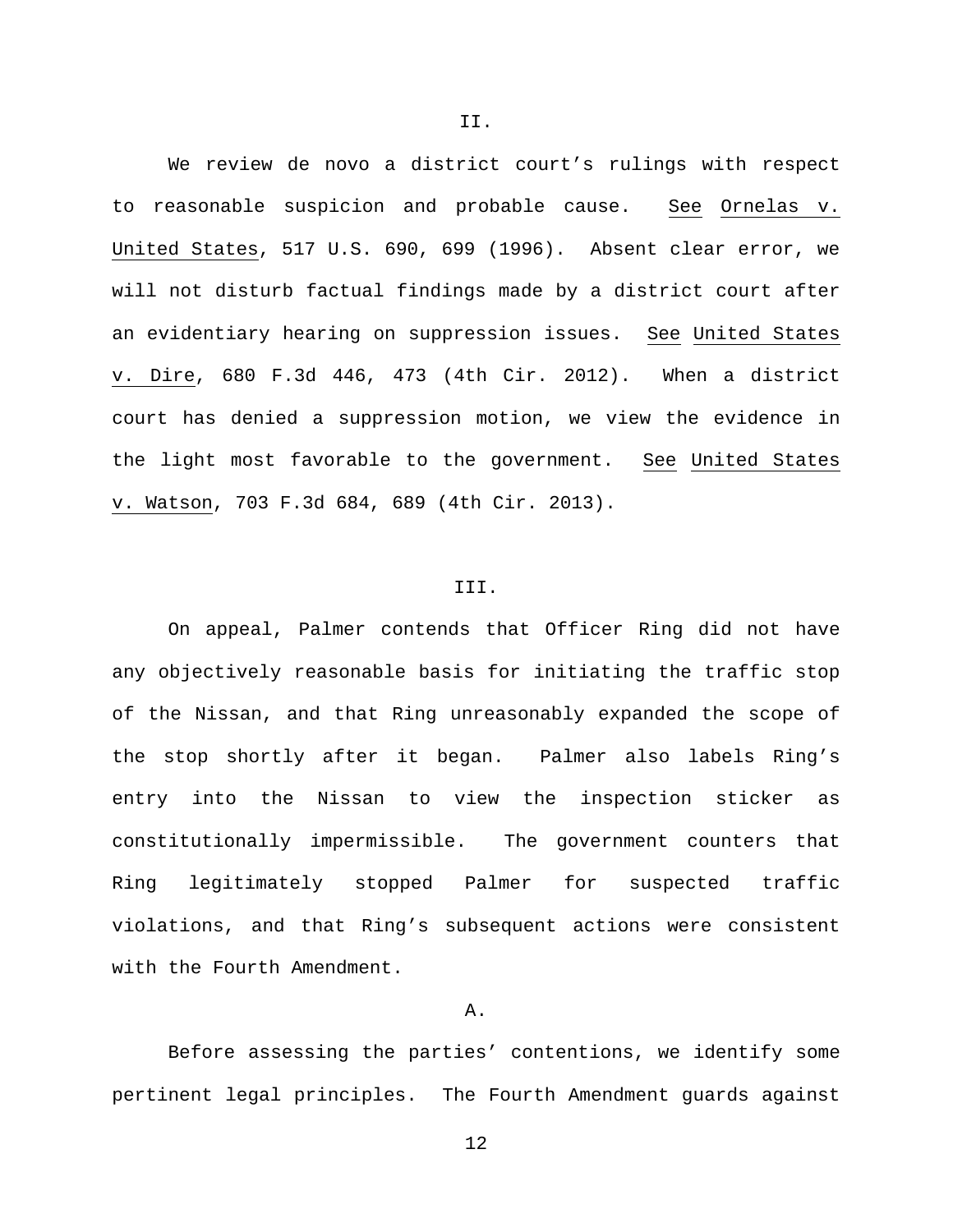"unreasonable searches and seizures." See U.S. Const. amend. IV. A traffic stop is a "seizure" within the meaning of the Fourth Amendment and must be reasonable under the circumstances. See Delaware v. Prouse, 440 U.S. 648, 653-54 (1979). In that regard, the courts assess the constitutionality of a traffic stop under the two-prong standard articulated in Terry v. Ohio, 392 U.S. 1 (1968). See Arizona v. Johnson, 555 U.S. 323, 330-31 (2009). Pursuant thereto, we first assess whether the articulated bases for the traffic stop were legitimate. See United States v. Rusher, 966 F.2d 868, 875 (4th Cir. 1992). Second, we examine whether the actions of the authorities during the traffic stop were "reasonably related in scope" to the bases for the seizure. Id. (internal quotation marks omitted).

## 1.

As the Supreme Court has explained, Terry's first prong is satisfied "whenever it is lawful for police to detain an automobile and its occupants pending inquiry into a vehicular violation." See Johnson, 555 U.S. at 327. Without question, such a violation may include failure to comply with traffic laws. See, e.g., United States v. Green, 740 F.3d 275, 279 n.1 (4th Cir. 2014) (concluding that windows "illegally tinted" under Virginia law "justif[ied] the stop"); United States v. Digiovanni, 650 F.3d 498, 506-07 (4th Cir. 2011) (observing that officer made traffic stop on basis of perceived violation of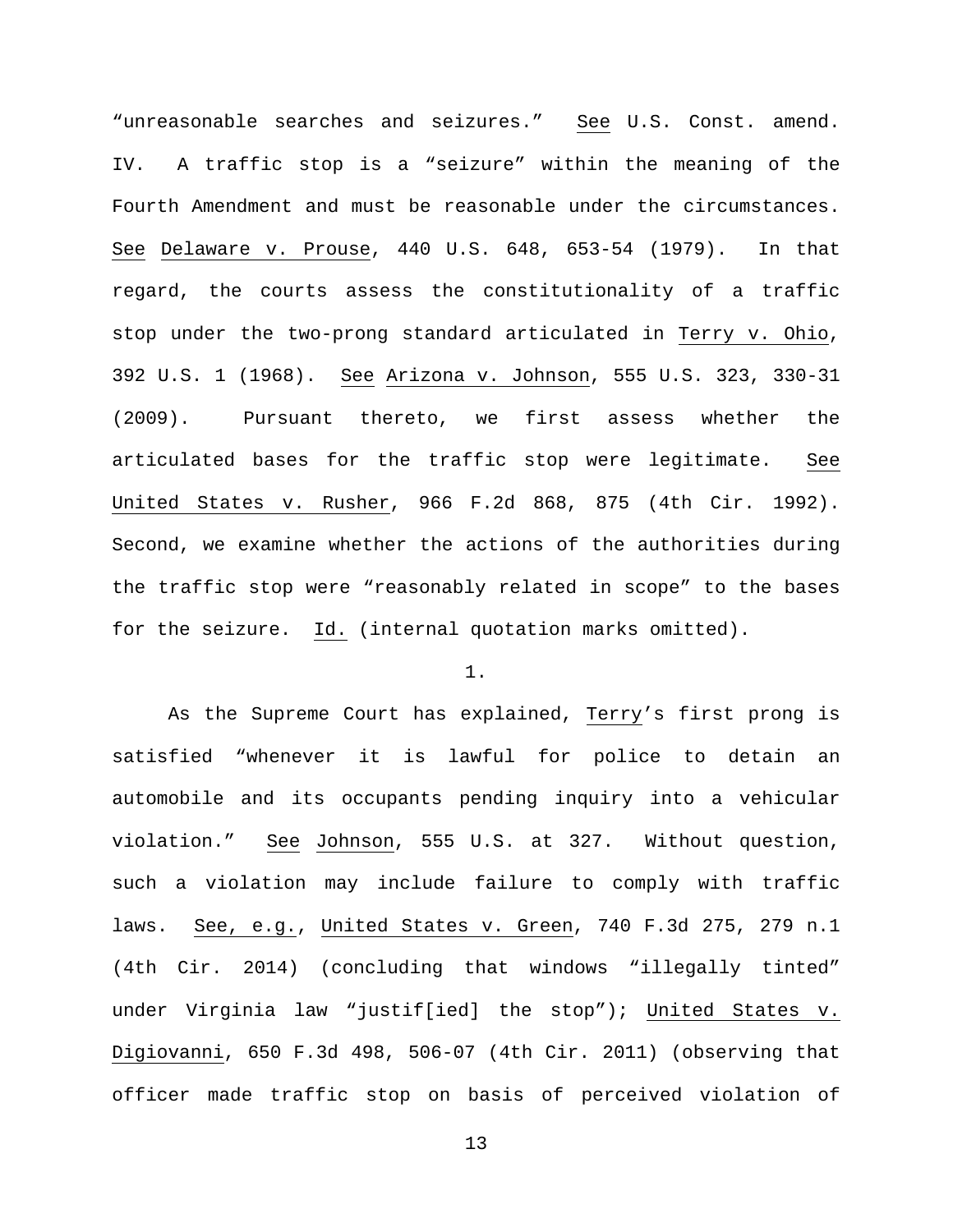Maryland law that prohibits following another vehicle too closely).

In assessing the legitimacy of a traffic stop, we do not attempt to discern an officer's subjective intent for stopping the vehicle. See United States v. Branch, 537 F.3d 328, 340 (4th Cir. 2008). We simply ask whether "the circumstances, viewed objectively, justify th[e] action." See Whren v. United States, 517 U.S. 806, 813 (1996) (internal quotation marks omitted); United States v. Johnson, 734 F.3d 270, 275 (4th Cir. 2013) (observing that a traffic stop is legitimate "when officers observe a traffic violation, regardless of their true, subjective motives for stopping the vehicle").

### 2.

Terry's second prong restricts the range of permissible actions that a police officer may take after initiating a traffic stop. An officer is entitled to conduct safety-related checks that do not bear directly on the reasons for the stop, such as requesting a driver's license and vehicle registration, or checking for criminal records and outstanding arrest warrants. See Rodriguez v. United States, 135 S. Ct. 1609, 1615-16 (2015). Generally, however, an officer's focus must remain on the bases for the traffic stop, in that the stop must be "sufficiently limited in scope and duration to satisfy the conditions of an investigative seizure." See United States v.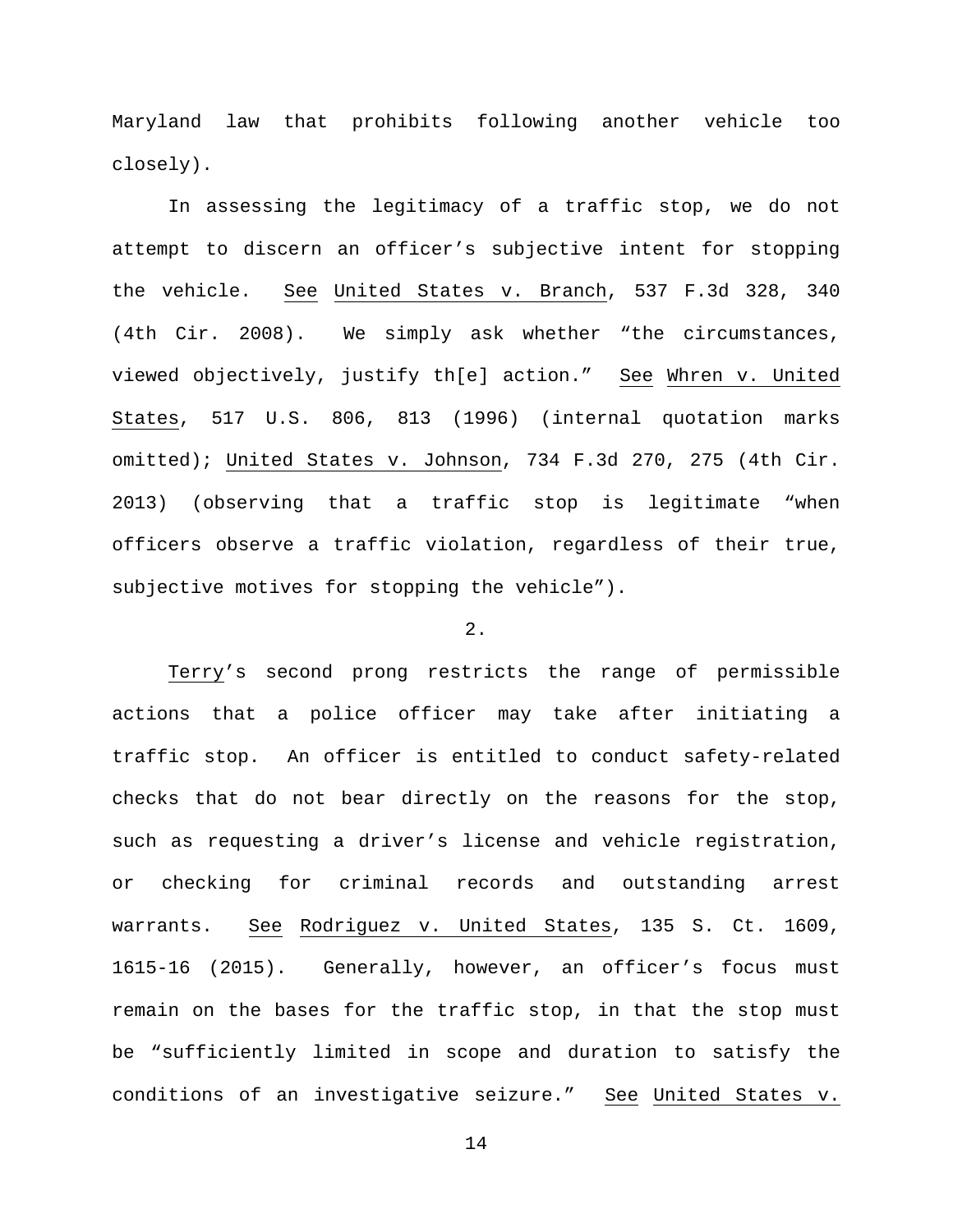Guijon-Ortiz, 660 F.3d 757, 764 (4th Cir. 2011) (internal quotation marks omitted).

Thus, when following up on the initial reasons for a traffic stop, the officer must employ "the least intrusive means reasonably available to verify or dispel [his] suspicion in a short period of time." See Digiovanni, 650 F.3d at 507 (internal quotation marks omitted). To be clear, the law does not require that the officer employ the least intrusive means conceivable. See United States v. Sharpe, 470 U.S. 675, 686-87 (1985) ("A creative judge engaged in post hoc evaluation of police conduct can almost always imagine some alternative means by which the objectives of the police might have been accomplished."). If an officer acts unreasonably in attempting to confirm his suspicions during a traffic stop, however, he runs afoul of Terry's second prong.

Relatedly, a legitimate traffic stop may "become unlawful if it is prolonged beyond the time reasonably required" to complete its initial objectives. See Illinois v. Caballes, 543 U.S. 405, 407 (2005). Put differently, an officer cannot investigate "a matter outside the scope of the initial stop" unless he receives the motorist's consent or develops reasonable, articulable suspicion of ongoing criminal activity. See Digiovanni, 650 F.3d at 507.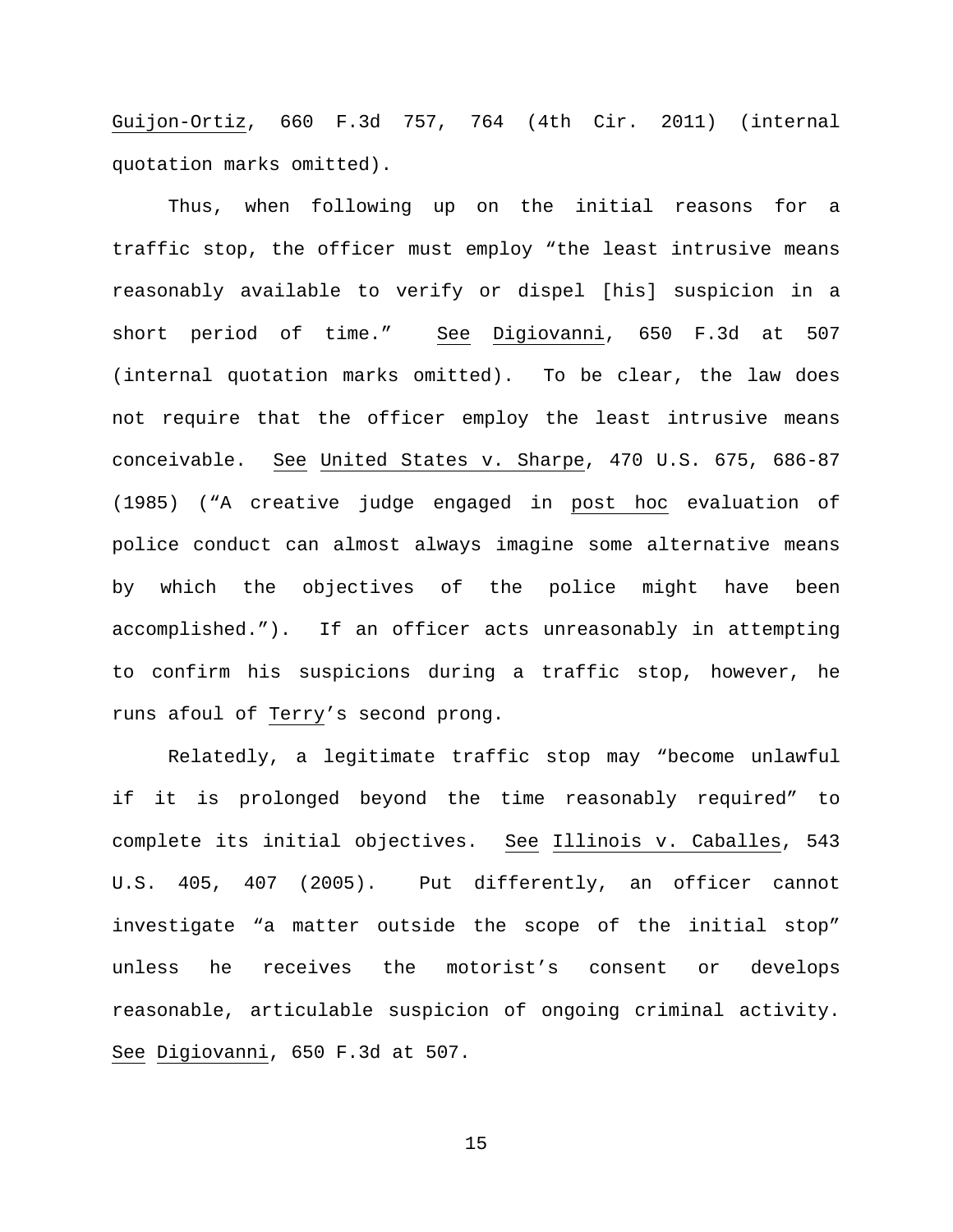Reasonable suspicion is a "commonsense, nontechnical" standard that relies on the judgment of experienced law enforcement officers, "not legal technicians." See Ornelas v. United States, 517 U.S. 690, 695 (1996) (internal quotation marks omitted). As we recently explained in United States v. Williams, the articulated factors supporting reasonable suspicion during a traffic stop "must in their totality serve to eliminate a substantial portion of innocent travelers," and also demonstrate a connection to criminal activity. See 808 F.3d 238, 246 (4th Cir. 2015) (internal quotation marks omitted).

Finally, although an officer may extend a traffic stop when he possesses reasonable suspicion, he cannot search the stopped vehicle unless he obtains consent, secures a warrant, or develops probable cause to believe the vehicle contains evidence of criminal activity. See United States v. Baker, 719 F.3d 313, 319 (4th Cir. 2013). An officer's detection of marijuana odor is sufficient to establish such probable cause, see United States v. Carter, 300 F.3d 415, 422 (4th Cir. 2002), as is a trained drug dog's alert on the vehicle, see United States v. Kelly, 592 F.3d 586, 592 (4th Cir. 2010). With the foregoing principles in mind, we turn to the issues presented in Palmer's appeal.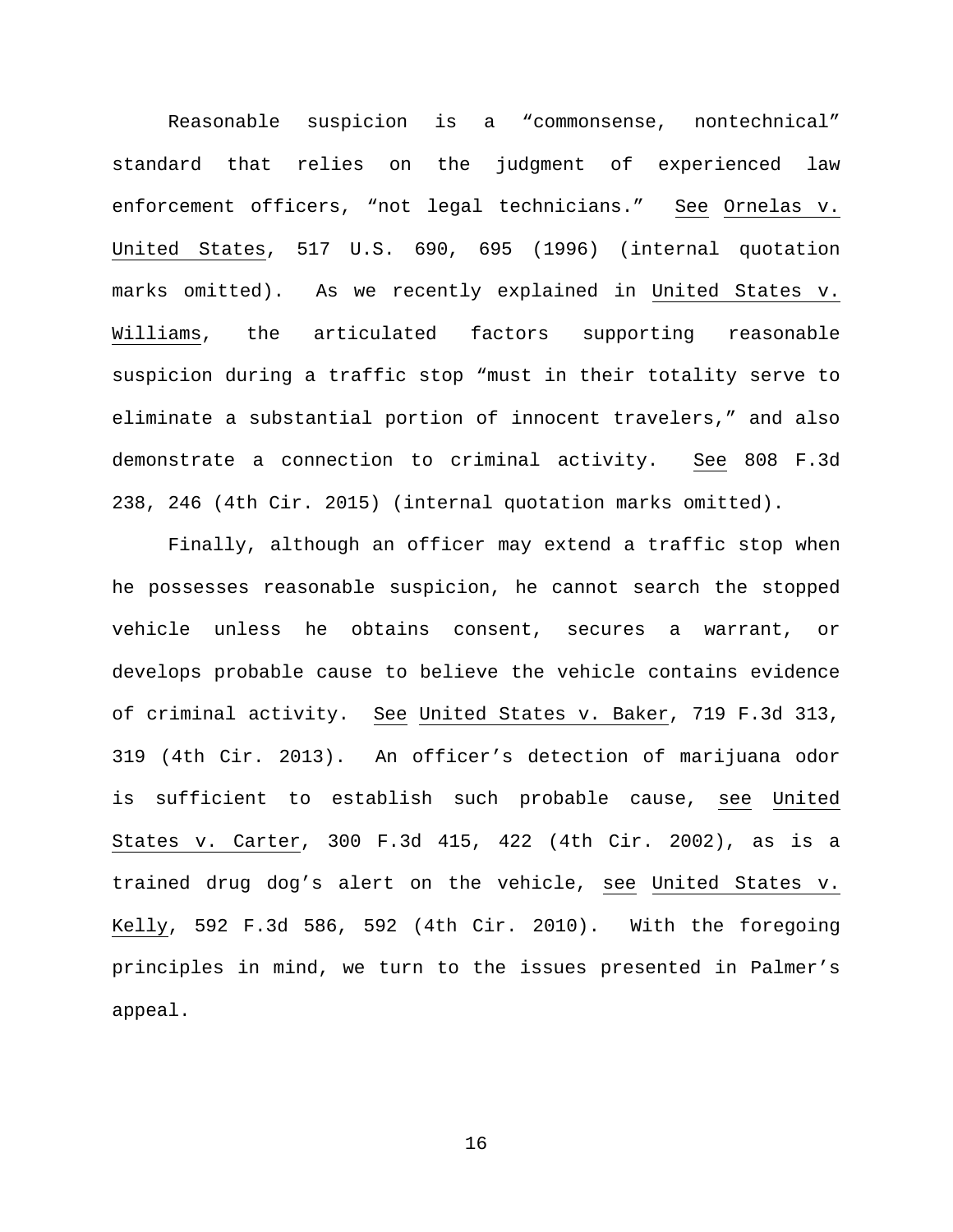With respect to Terry's first prong — whether Officer Ring's articulated bases for the traffic stop were legitimate — Palmer asserts that Ring lacked any objectively reasonable grounds for stopping the Nissan. That contention is meritless. Ring was familiar with the limits on window tint under Virginia law and, in his view, the Nissan's windows were too dark. Palmer points to nothing that indicates the district court clearly erred in crediting Ring's testimony on that issue. See United States v. McGee, 736 F.3d 263, 271 (4th Cir. 2013) (concluding that district court's reliance on officer's testimony regarding inoperative brake light was not clearly erroneous). As we have recognized, illegally tinted windows are alone "sufficient to justify" a traffic stop. See Green, 740 F.3d at 279 n.1. We thus reject Palmer's contention that Ring lacked any objectively reasonable basis for stopping the Nissan.

# 2.

Turning to the events that transpired after the Nissan had been stopped, Palmer acknowledges that when an officer has probable cause to believe a vehicle contains contraband, the Fourth Amendment "permits police to search the vehicle without more." See Br. of Appellant 31 (internal quotation marks omitted). While checking the Nissan's inspection sticker,

B.

1.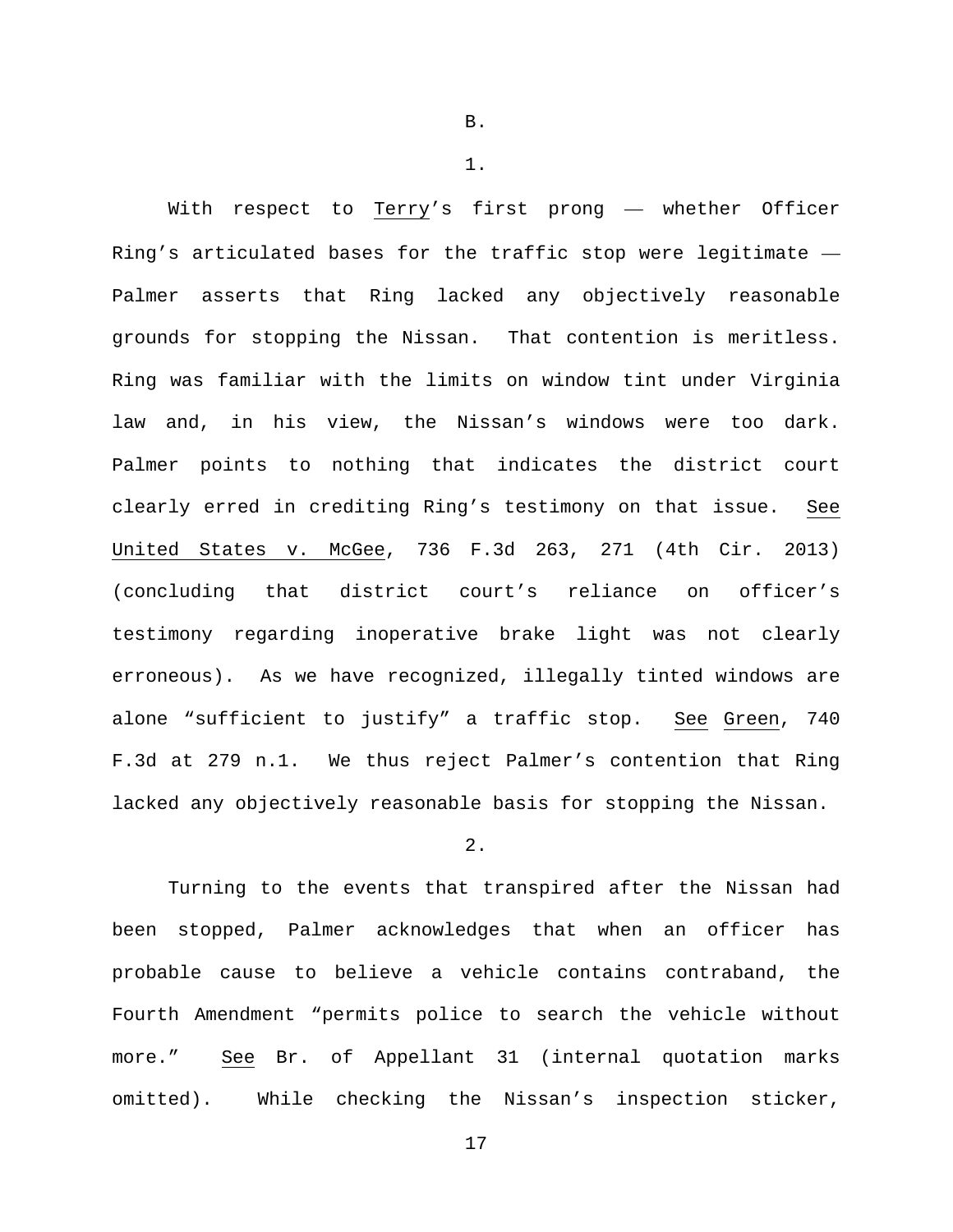Officer Ring smelled marijuana. At that point, he had probable cause to believe the vehicle contained contraband, and was therefore entitled to search it. See Carter, 300 F.3d at 422. Thus, unless Palmer can demonstrate some constitutional violation between the time the stop began and the point that Ring smelled marijuana, the evidence cannot be suppressed.<sup>6</sup> In that regard, Palmer asserts that Ring transgressed Terry's second prong by taking actions during the traffic stop that were not reasonably related in scope to the initial bases for the stop.

a.

According to Palmer, Officer Ring unreasonably expanded the scope of the stop by beginning an unjustified drug investigation. The government contends, however, that Ring's actions were supported by reasonable suspicion.

A motorist stopped by the police is obliged to endure "certain negligibly burdensome precautions" that may not relate directly to the reason for the traffic stop, such as checking whether the driver has a criminal record or outstanding warrants. See Rodriguez, 135 S. Ct. at 1616; see also Muehler

<span id="page-17-0"></span> <sup>6</sup> Rather than search immediately after smelling marijuana, Officer Ring waited about ten minutes for the drug dog Boomer to<br>arrive. The dog's alerts provided strong additional support for The dog's alerts provided strong additional support for the proposition that the Nissan contained contraband. See Kelly, 592 F.3d at 592.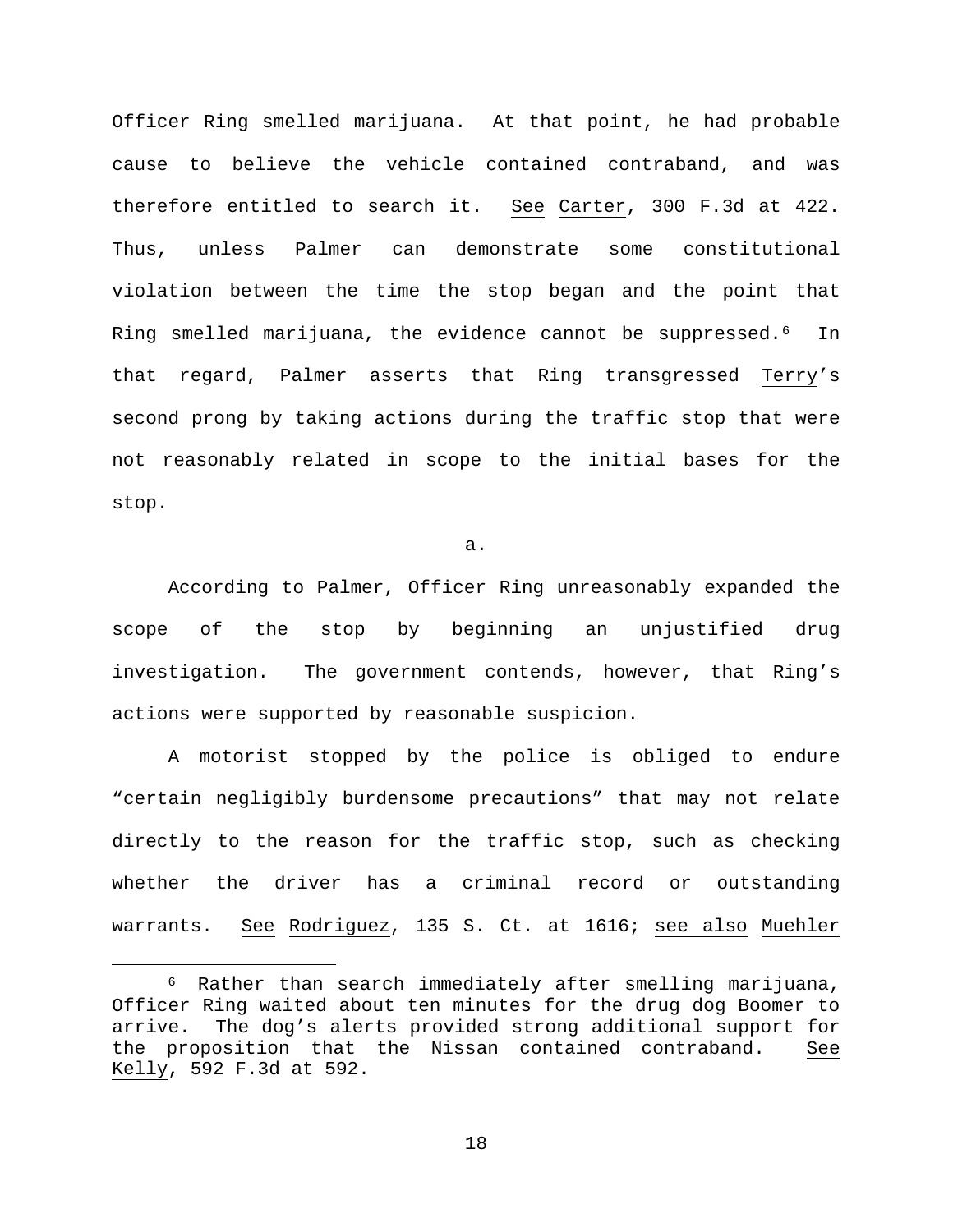v. Mena, 544 U.S. 93, 101 (2005) (concluding that questioning unrelated to basis for traffic stop was not unlawful because it did not extend detention). Those routine checks reflect the reality that traffic stops are "especially fraught with danger to police officers," and further the strong interest in allowing an officer to complete his traffic mission safely. See Michigan v. Long, 463 U.S. 1032, 1047 (1983). Indeed, in Terry itself, the Supreme Court  $-$  describing "[t]he crux of th[e] case"  $$ emphasized the "immediate interest of the police officer in taking steps to assure himself that the person with whom he is dealing is not armed with a weapon that could unexpectedly and fatally be used against him." See 392 U.S. at 23.

Palmer suggests that it was unreasonable for Officer Ring after learning of the "gang alert" indicating that Palmer was associated with the Bounty Hunter Bloods — "to delve into [his] prior criminal record," because it had "absolutely nothing to do with investigating a window tint or inspection sticker violation." See Br. of Appellant 18. To describe that contention is to discard it. A police officer is entitled to inquire into a motorist's criminal record after initiating a traffic stop, and we cannot fault Ring — faced with a suspected member of a violent gang — for doing so here. See Green, 740 F.3d at 281 (observing that "concern for officer safety" justified "criminal history check"). In short, Ring's brief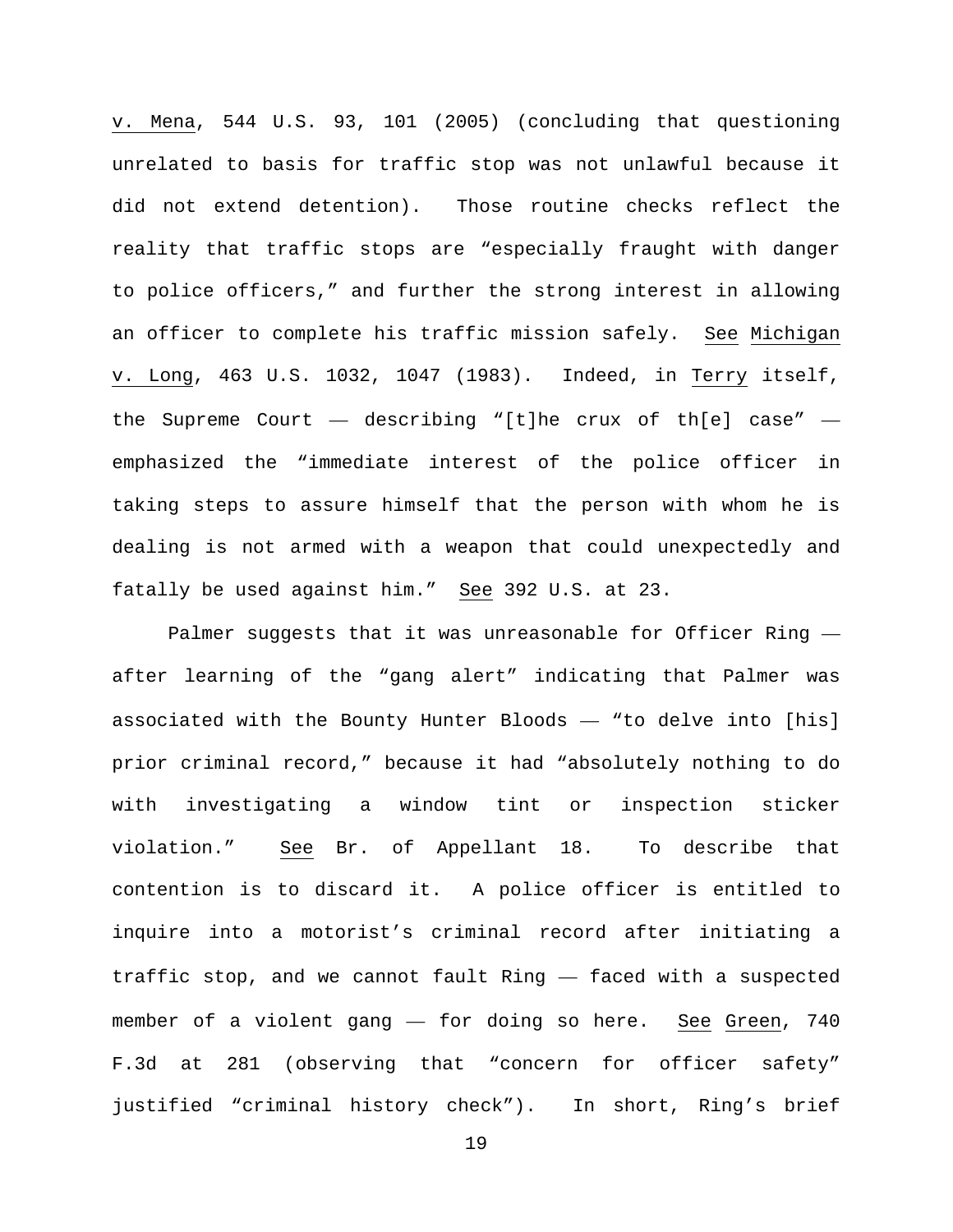investigation into Palmer's criminal record fell squarely within the range of actions permitted under Terry's second prong.

Nor did Officer Ring's detention of Palmer prior to smelling marijuana unreasonably expand the scope or duration of the traffic stop. We are satisfied that, after accessing Palmer's criminal record in LInX, Ring possessed a reasonable, articulable suspicion that Palmer was engaged in criminal activity. In other words, the information on which Ring relied eliminated a substantial portion of innocent travelers and logically demonstrated a connection to unlawful conduct. The Opinion identified eight factors in that regard: Palmer was in a high crime area where citizens were complaining about drug dealing; Ring believed that the Nissan's windows were illegally tinted; Palmer was nervous; the Nissan emitted an "overwhelming" scent of air freshener from multiple air fresheners; Palmer was a suspected member of the Bounty Hunter Bloods; Palmer's driver's license listed a P.O. box address, rather than a residence; Palmer was driving a vehicle registered in another person's name; and Palmer had "a criminal record that included four previous arrests for narcotics charges as well as a charge of possession of a firearm by a convicted felon." See Opinion 9.

Palmer insists that most of those factors "relate[] to perfectly innocent behavior and are not indicative of criminal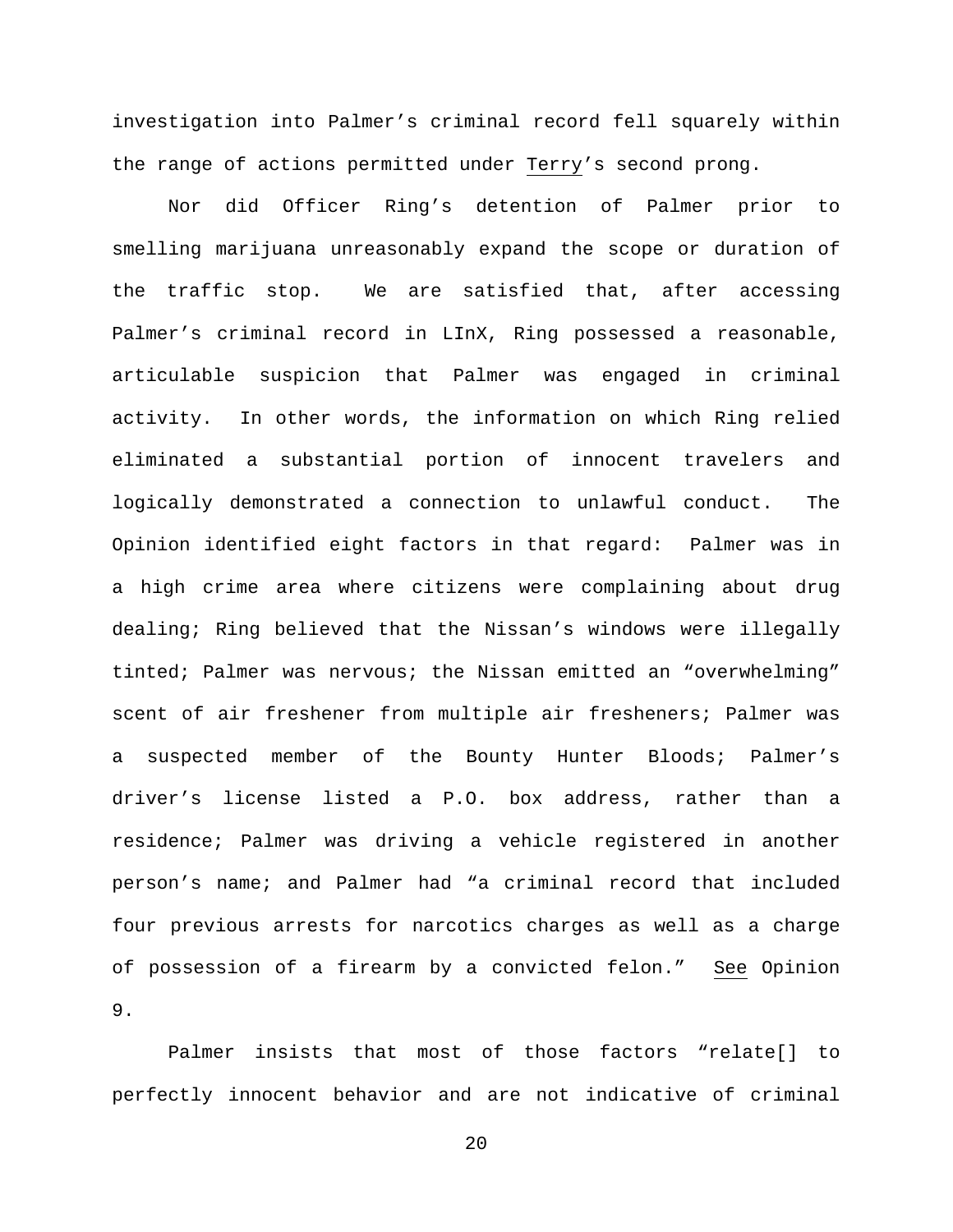activity." See Br. of Appellant 19. He fails to appreciate, however, that reasonable suspicion is based on the totality of the circumstances, and may well "exist even if each fact standing alone is susceptible to an innocent explanation." See United States v. McCoy, 513 F.3d 405, 413-14 (4th Cir. 2008) (footnote omitted).

Resolving the reasonable-suspicion question turns on whether the articulated factors, taken together, showed a connection to ongoing criminal activity. Palmer maintains that the various factors evince Officer Ring's "attempt to take a series of perfectly mundane, innocent, and easily explained behaviors and circumstances and weave them into a web of deception." See Br. of Appellant 24 (internal quotation marks omitted). The government counters that Ring described how those factors were connected to suspected criminal conduct.

As we have recognized with respect to a reasonablesuspicion inquiry, "it is entirely appropriate for courts to credit the practical experience of officers who observe on a daily basis what transpires on the street." See Branch, 537 F.3d at 336-37 (internal quotation marks omitted). We do not, however, credit that experience blindly. See Williams, 808 F.3d at 253. Instead, we expect police officers to articulate how that experience applies to the facts at hand. See United States v. Foster, 634 F.3d 243, 248 (4th Cir. 2011) ("[A]n officer and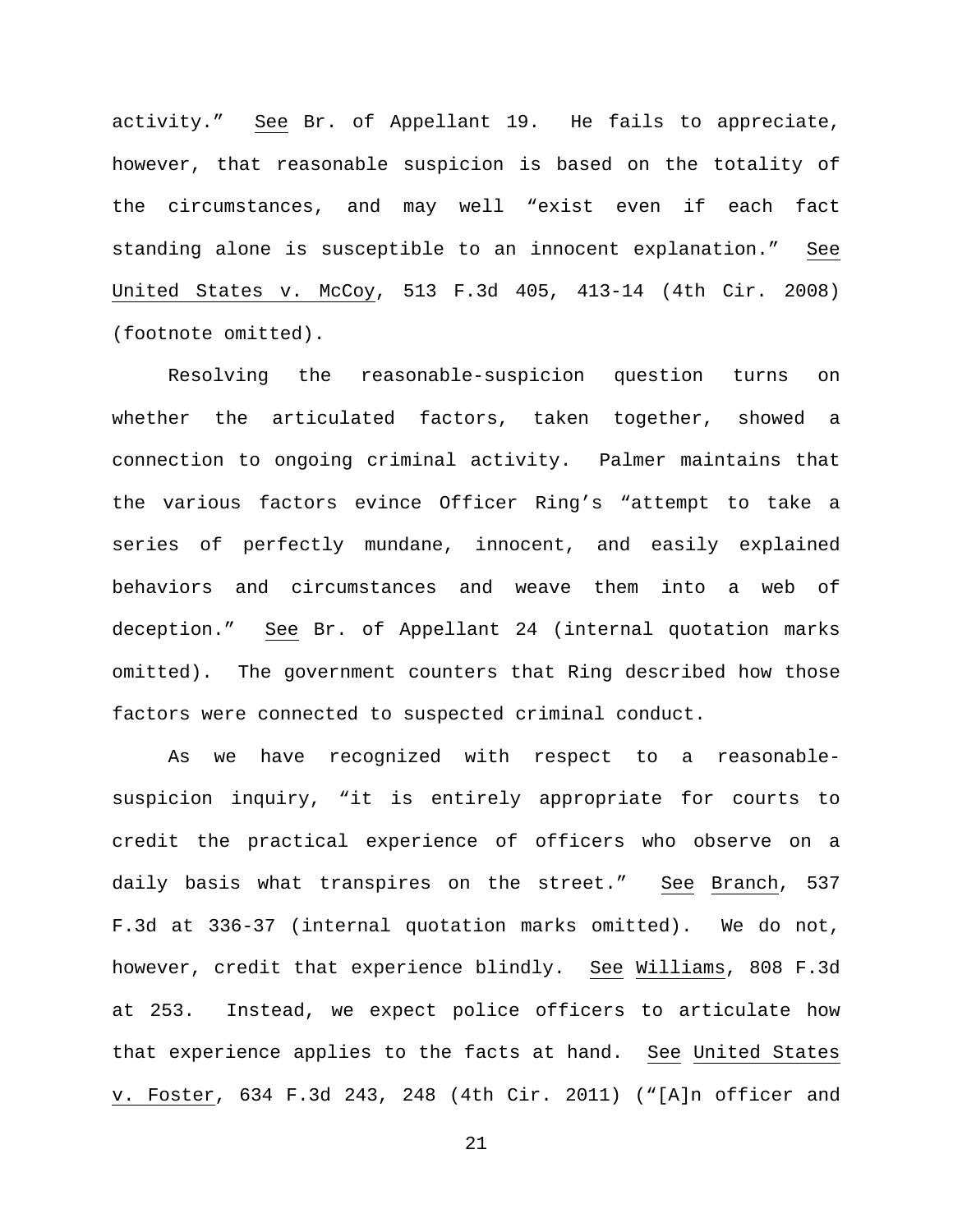the Government must do more than simply label a behavior as 'suspicious' to make it so.").

Officer Ring knew that the Ipswich neighborhood was a highcrime area and that the police had received complaints about illegal drug activity there. See Branch, 537 F.3d at 338 (observing that "an area's propensity toward criminal activity is something that an officer may consider" in forming reasonable suspicion (internal quotation marks omitted)). It is compelling that, when Ring approached the darkly tinted Nissan, he smelled an overwhelming odor from the air fresheners that he could see in the vehicle, suggesting an effort to conceal the scent of drugs. See United States v. Foreman, 369 F.3d 776, 785 (4th Cir. 2004) (concluding that air fresheners on rearview mirror supported reasonable suspicion because they are "commonly used to mask the smell of narcotics").

Significantly, Officer Ring learned, early in the traffic stop, that Palmer was a suspected member of the Bounty Hunter Bloods. Ring knew that the Bloods had threatened law enforcement during his service as a police officer and that such gangs are frequently involved in organized criminal activity such as "narcotics distribution." See J.A. 86. Ring also ascertained that Palmer had at least four earlier arrests on drug charges and was probably a convicted felon. Indeed, he had been charged previously as a felon in possession of a firearm.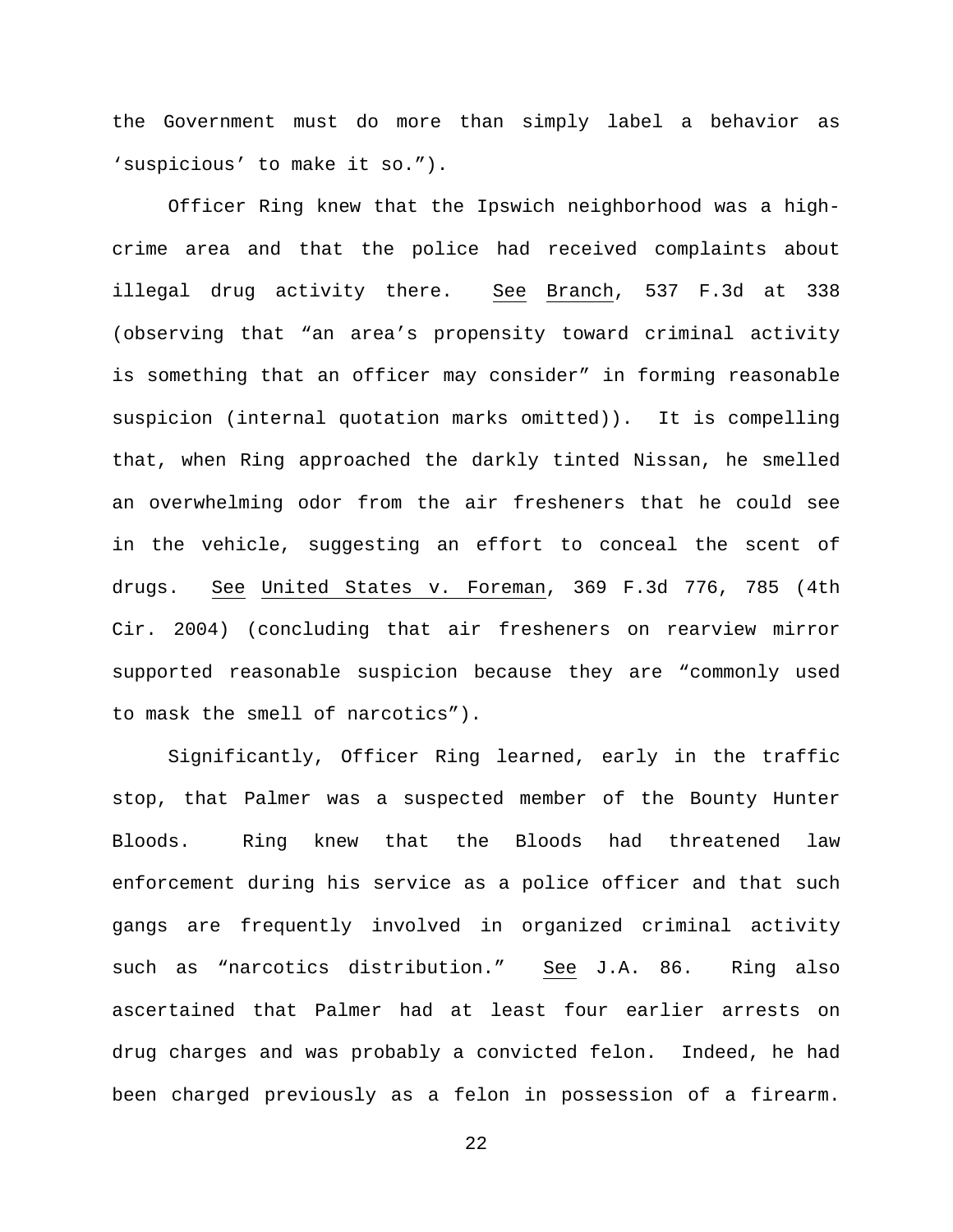As we explained in United States v. Sprinkle, "an officer can couple knowledge of prior criminal involvement with more concrete factors in reaching a reasonable suspicion of current criminal activity." See 106 F.3d 613, 617 (4th Cir. 1997). At minimum, such "concrete factors" in this situation included the overwhelming odor from multiple air fresheners and Palmer's apparent gang membership.

Put succinctly, the factors identified by the Opinion viewed in their totality — eliminated a substantial portion of innocent travelers and demonstrated a connection to possible criminal activity.<sup>7</sup> We are thus satisfied that Ring's actions prior to examining the Nissan's inspection sticker were entirely permissible under Terry's second prong, because Ring did not unreasonably expand the scope of the traffic stop.

<span id="page-22-0"></span><sup>&</sup>lt;sup>7</sup> Some of the factors identified by the district court, when viewed in isolation, provide somewhat weaker support for reasonable suspicion. First, a driver's nervousness is not a particularly good indicator of criminal activity, because most everyone is nervous when interacting with the police. See Williams, 808 F.3d at 248. Second, the listing of a P.O. box as an address on a driver's license, as opposed to a residential address, is not a strong indicator of suspicious conduct. See id. at 250-51. Finally, simply driving a vehicle registered to an absent third party is also not a strong factor, but could, in the proper situation, indicate the possibility of a "stolen vehicle or drug trafficking." See United States v. Ludwig, 641 F.3d 1243, 1249 (10th Cir. 2011) (internal quotation marks omitted).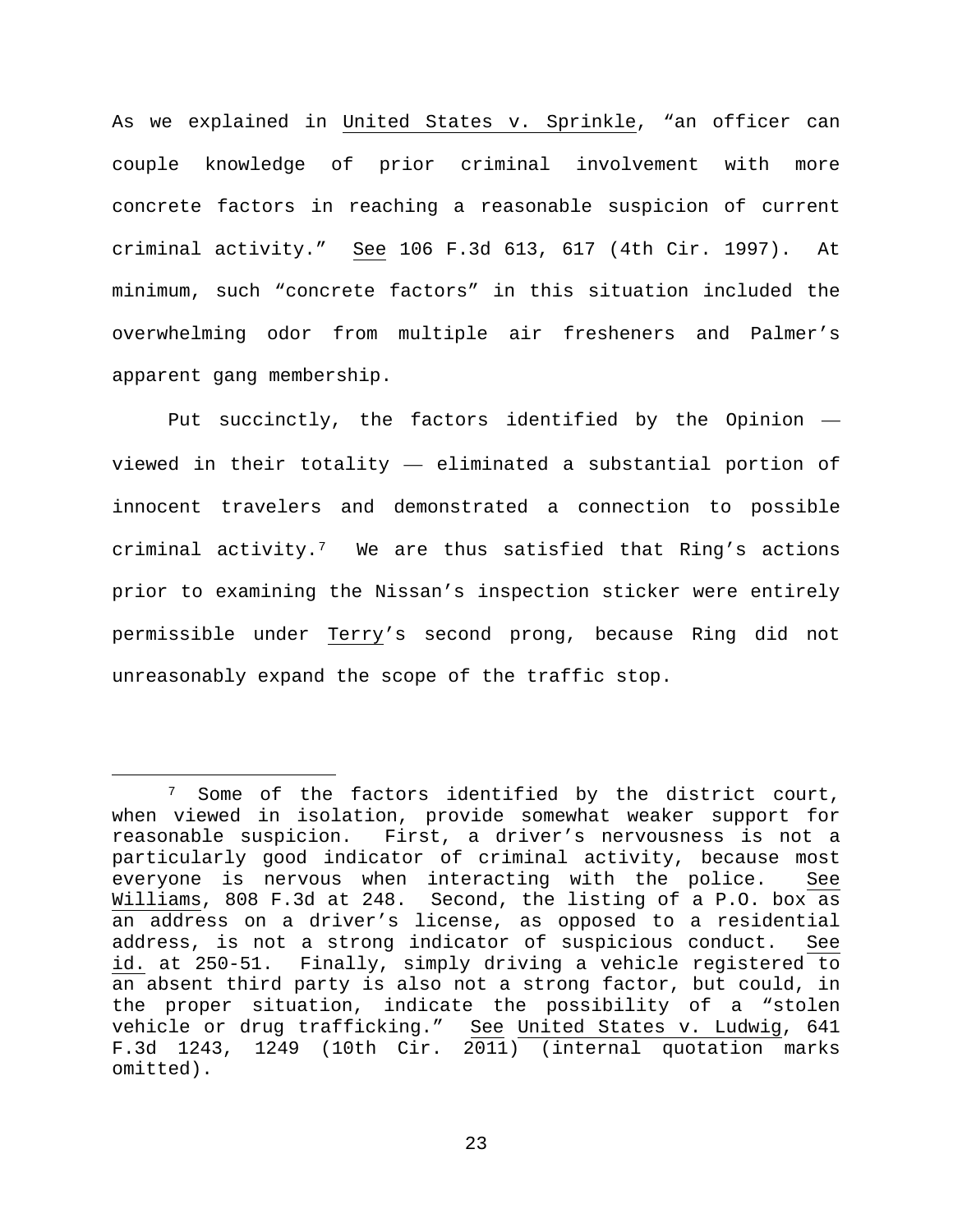Palmer also maintains that Officer Ring conducted a warrantless search of the Nissan without probable cause when he stuck his head inside the car to examine its inspection sticker. According to Palmer, Ring's actions constituted "the most intrusive means of confirming or dispelling the validity of the sticker." See Br. of Appellant 33. The government counters that Ring did not conduct a search within the meaning of the Fourth Amendment, and argues that Ring was simply seeking "a better look" at "an item that a motorist is legally required to display on [his] vehicle for ready inspection by law enforcement." See Br. of Appellee 38.

## i.

Palmer frames his contention regarding Officer Ring's examination of the inspection sticker in terms of "reasonableness." Under the applicable principles, to contest Ring's entry into the Nissan on the ground that it was an illegal search, Palmer must show that he had "a legitimate expectation of privacy in the area searched." See United v. Castellanos, 716 F.3d 828, 832 (4th Cir. 2013) (relying on Rawlings v. Kentucky, 448 U.S. 98, 104-05 (1980)). Palmer has not asserted, much less shown, any legitimate expectation of privacy that was unreasonably infringed. He therefore cannot rely merely on Ring's examination of the inspection sticker as a

b.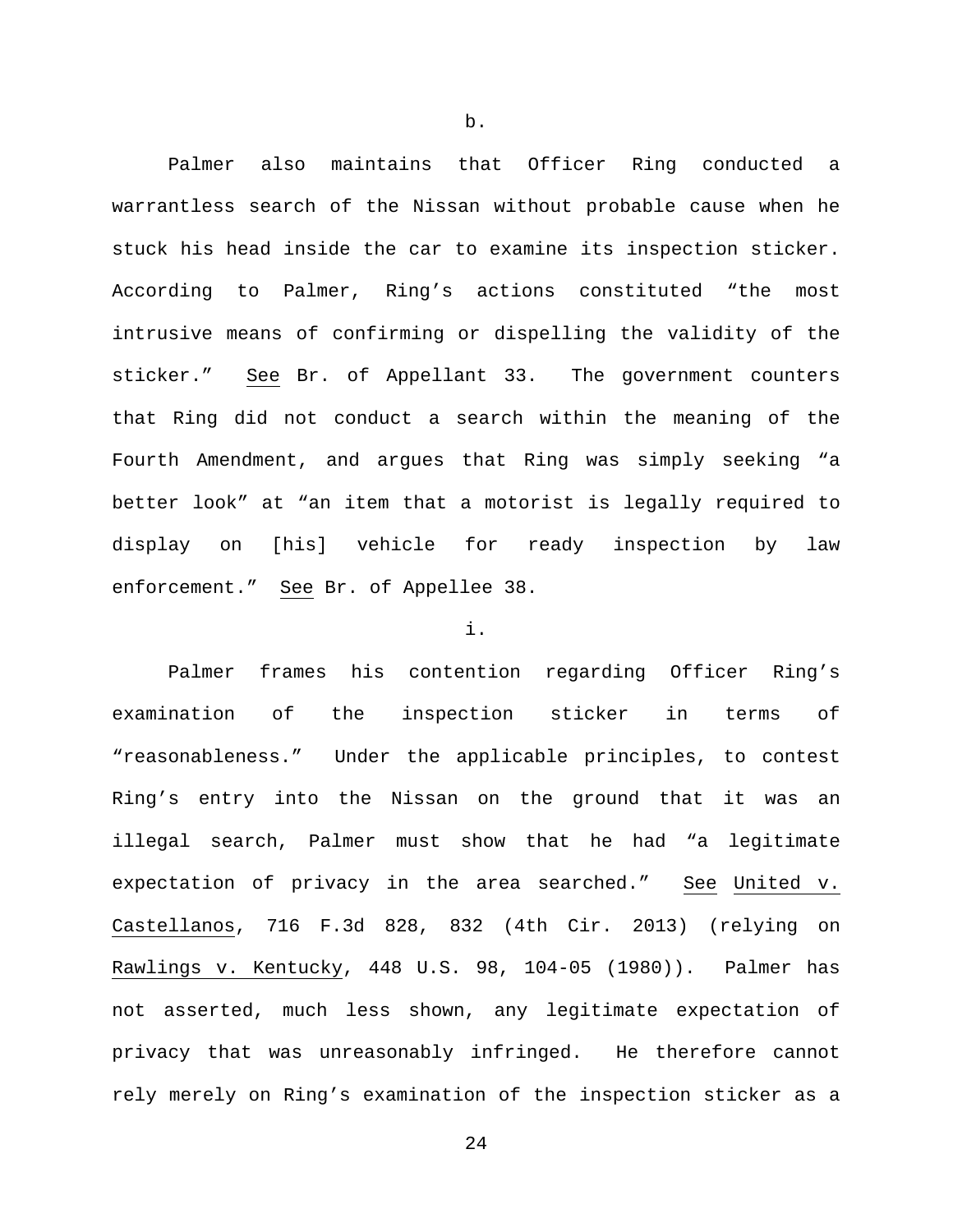basis for suppressing the cocaine and firearm evidence. See id. at 834-35 (recognizing that defendant who fails to show reasonable expectation of privacy cannot challenge warrantless search of vehicle).

## ii.

Although Palmer has failed to establish any expectation of privacy, he also asserts that the district court clearly erred in its findings regarding the inspection sticker's appearance and, consequently, that Officer Ring lacked a reasonable suspicion that the sticker was fraudulent. Palmer also contends that Ring failed to utilize the least intrusive means reasonably available to investigate the sticker. We evaluate those contentions under Terry's second prong. See Guijon-Ortiz, 660 F.3d at 764.

When reviewing factual findings for clear error, "[w]e particularly defer to a district court's credibility determinations, for it is the role of the district court to observe witnesses and weigh their credibility during a pre-trial motion to suppress." See United States v. Abu Ali, 528 F.3d 210, 232 (4th Cir. 2008) (internal quotation marks omitted). The Opinion credited Officer Ring's testimony regarding the appearance of the inspection sticker during the traffic stop, explicitly relying on Ring's observations that he "had seen numerous fraudulent stickers" and that the Nissan's inspection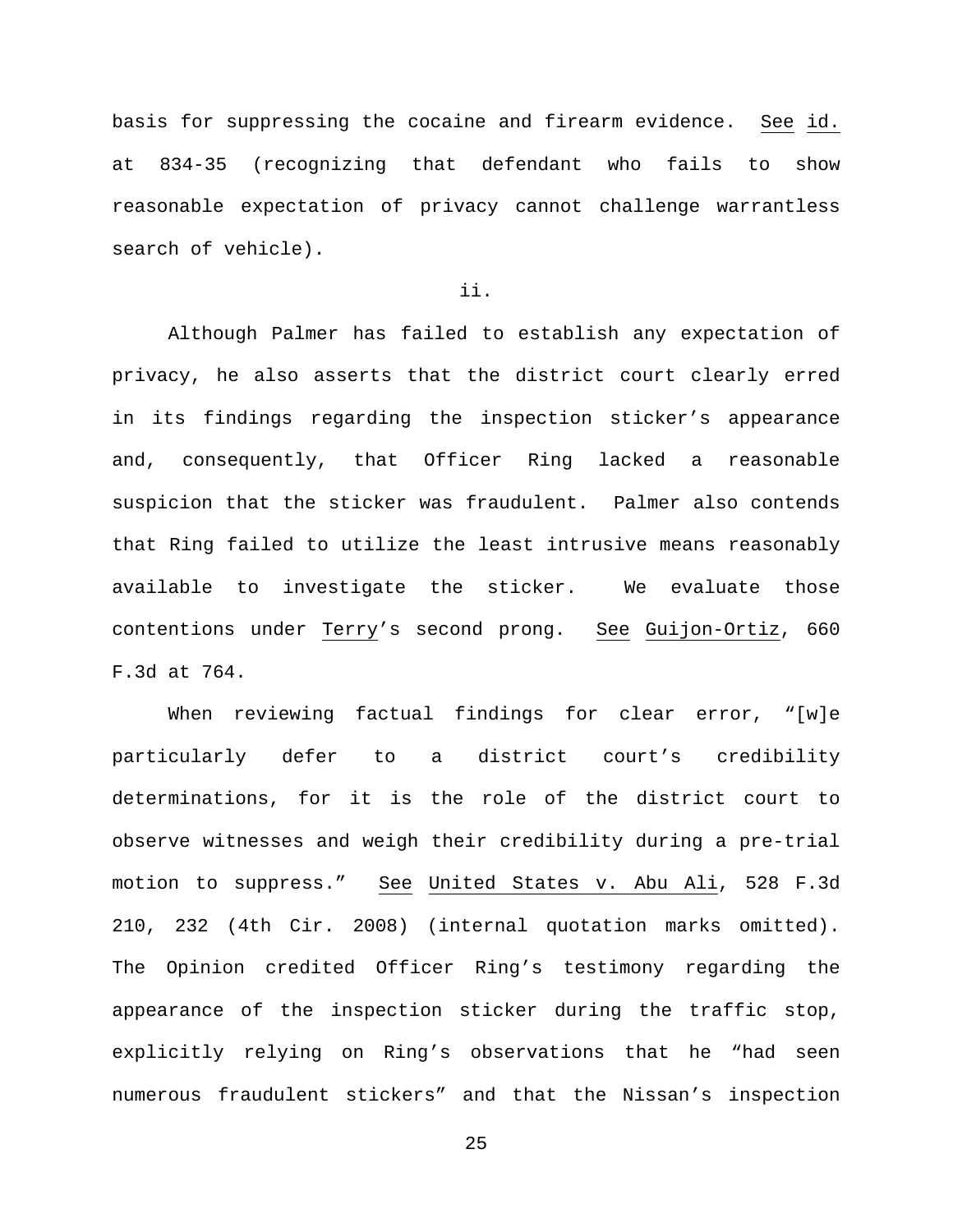sticker "looked like those fraudulent stickers he had seen in the past." See Opinion 11. The district court also found that Ring could not see, from outside the Nissan, "the perforated portion that sits in the middle of the sticker and is designed to prevent sticker theft by detaching." Id. Moreover, the court itself "examined the sticker both in the video [of the traffic stop] and in a photograph" that Palmer introduced into evidence. See id. at 12.

Based on Officer Ring's testimony and the district court's examination of the evidence, the Opinion found that the inspection sticker was lighter in color than normal and that "the perforated middle portion [was] not visible from the car's outside." See Opinion 12. Palmer characterizes the evidence differently, but points to nothing that contradicts the court's findings. In such circumstances, we cannot say that the court clearly erred. See McGee, 736 F.3d at 271. Because Ring had a legitimate basis for believing that the inspection sticker was fraudulent, we agree that the facts recited by the court, "coupled with Officer Ring's training and experience with inspection stickers," support the "reasonable suspicion Ring required to investigate the sticker's authenticity." See Opinion 12.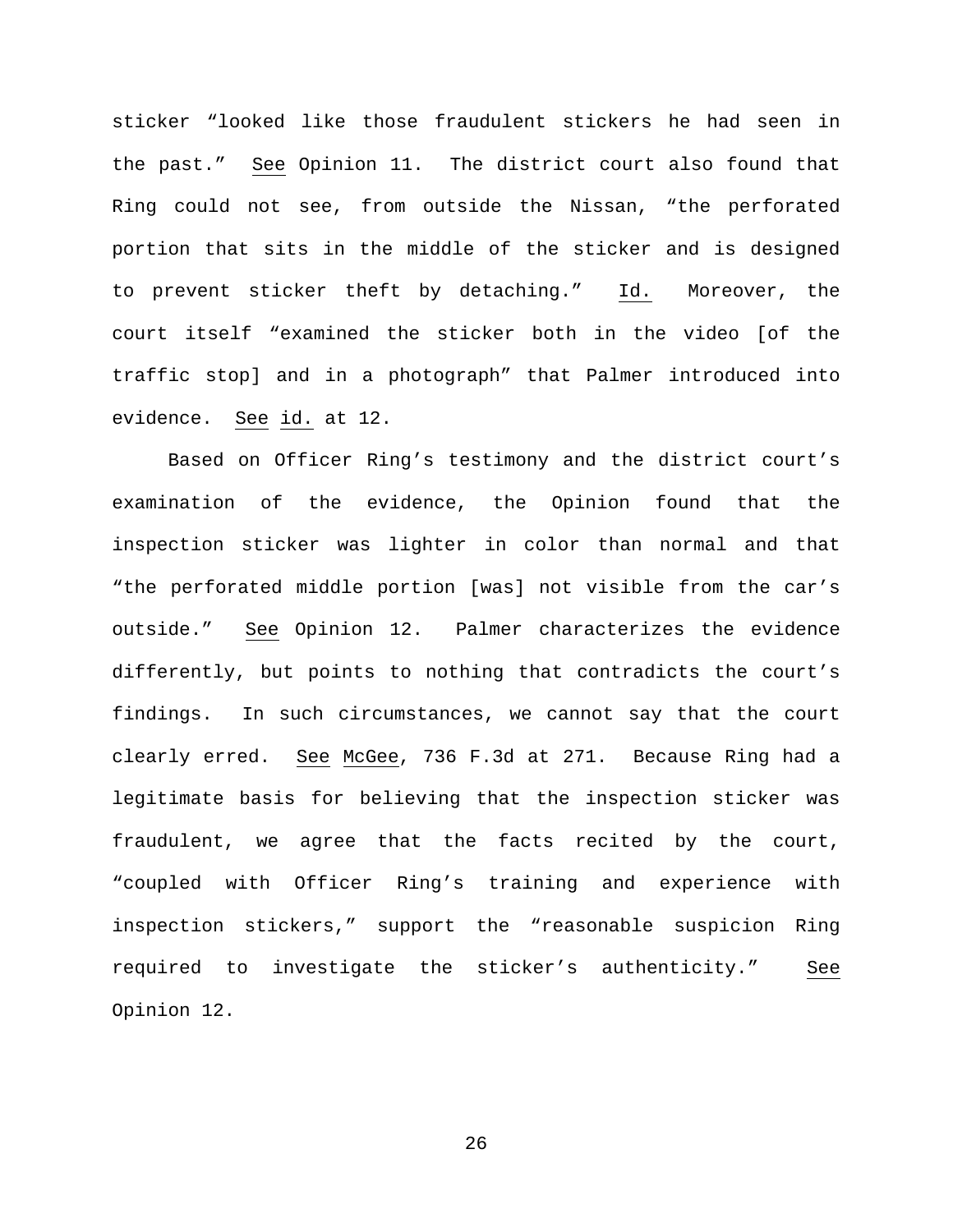Finally, Palmer argues that, even if Officer Ring possessed a reasonable suspicion that the inspection sticker was fraudulent, his means of investigation were improper. Palmer posits two alternatives in that regard: Ring could have "run the number on the sticker through the State Police database"; or he could have "asked for the inspection certificate." See Br. of Appellant 33. In assessing those alternatives, we must decide whether the district court correctly concluded that Ring employed "the least intrusive means reasonably available to verify or dispel [his] suspicion in a short period of time." See Digiovanni, 650 F.3d at 507 (internal quotation marks omitted).

The burden of demonstrating the appropriateness of Officer Ring's conduct is on the government. See Florida v. Royer, 460 U.S. 491, 500 (1983) (plurality opinion). We are mindful, of course, that the "scope of the intrusion permitted will vary," depending on the specific facts and circumstances. Id. Again, we are bound by the findings of the district court unless they are clearly erroneous. See Abu Ali, 528 F.3d at 232. In rejecting Palmer's theories for less intrusive alternatives, the Opinion explained that it was not clear that Officer Ring — a city police officer — had access to a state police database of vehicle registration information. The Opinion also observed

iii.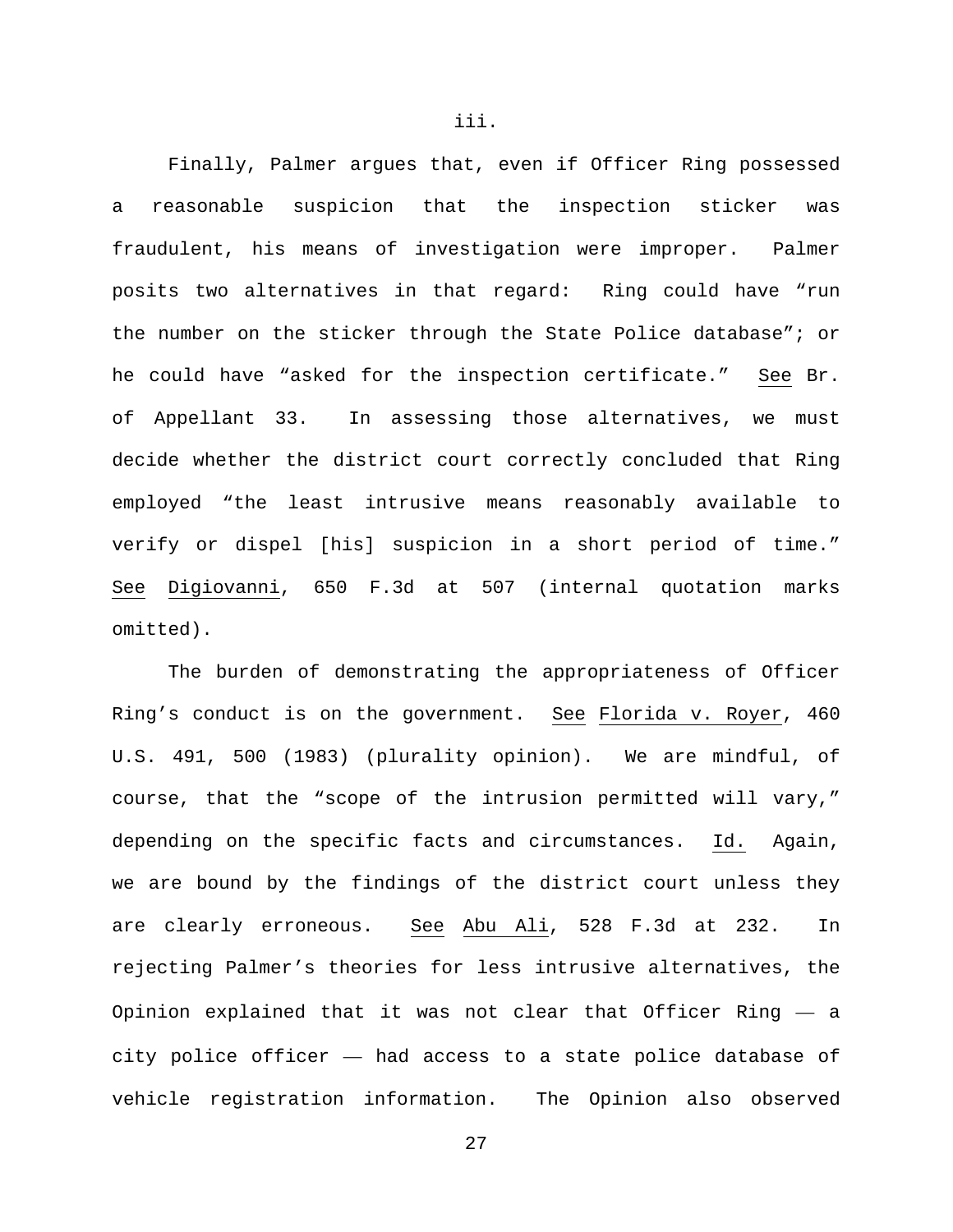that there was no indication that the inspection certificate was in the Nissan during the traffic stop.

We cannot doubt Officer Ring's statement that he was not familiar with any state database such as Palmer describes. Nor are we persuaded that the presence or absence of the inspection certificate has any significance. Ring was entitled to ask Palmer to step out of the vehicle, see Pennsylvania v. Mimms, 434 U.S. 106, 111 (1977) (per curiam), and it does not give us pause — in light of Palmer's affiliation with a violent gang, his prior criminal charges, and his apparent felony conviction that Ring would request that Palmer exit the Nissan rather than have him reach for something out of sight in the passenger compartment. Finally, neither of Palmer's proposals would have been more expeditious, because Ring — in examining the back of the inspection sticker — was promptly in and out of the Nissan. The government has therefore satisfied its burden, readily showing that Ring's means of investigating the inspection sticker were appropriate and not unreasonably intrusive.

In these circumstances, we are convinced that no constitutional violation occurred. See Sharpe, 470 U.S. at 687 ("The question is not simply whether some other alternative was available, but whether the police acted unreasonably in failing to recognize or to pursue it."). As a result, the district court correctly denied Palmer's suppression motion.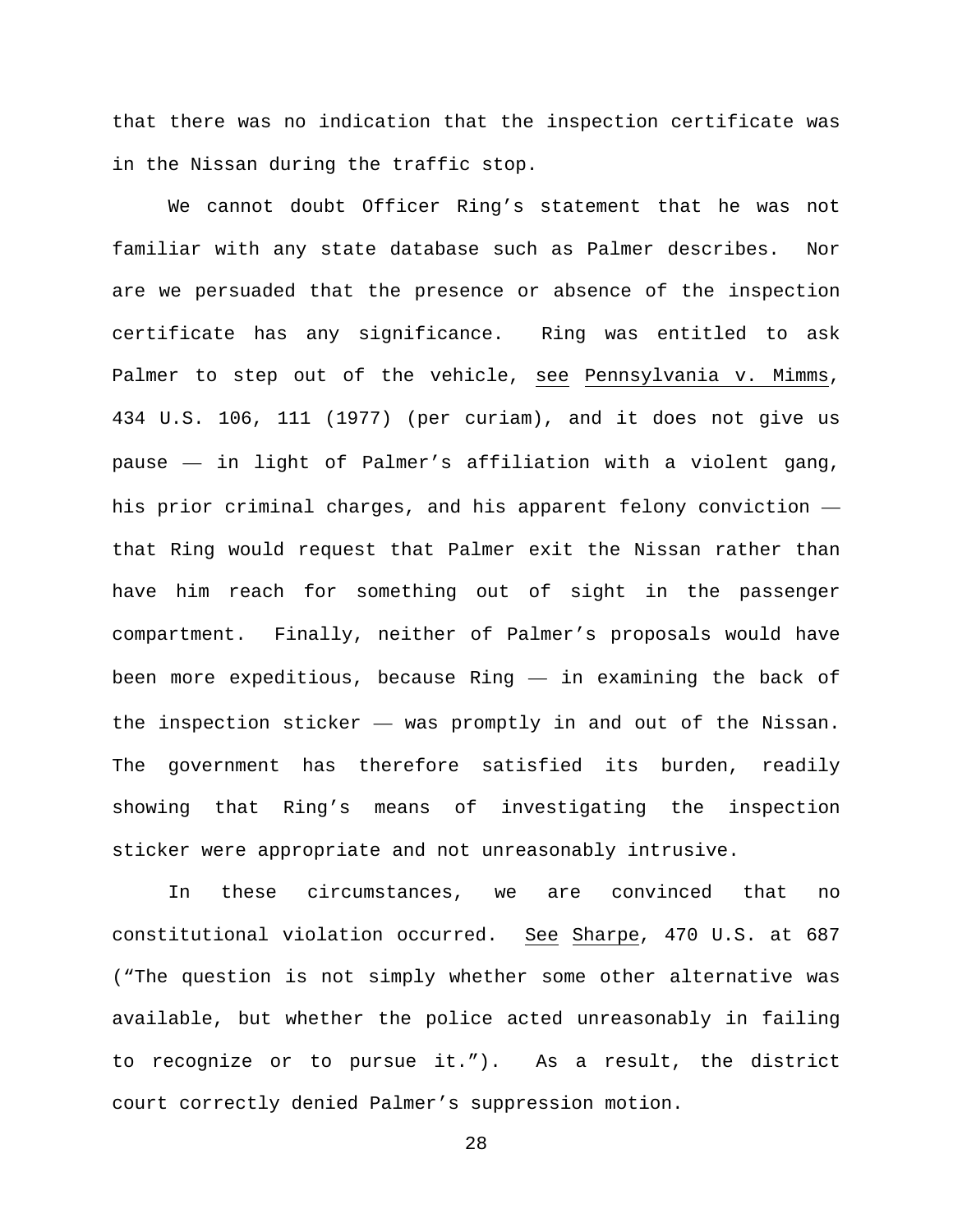Pursuant to the foregoing, the judgment of the district court is affirmed.

# AFFIRMED